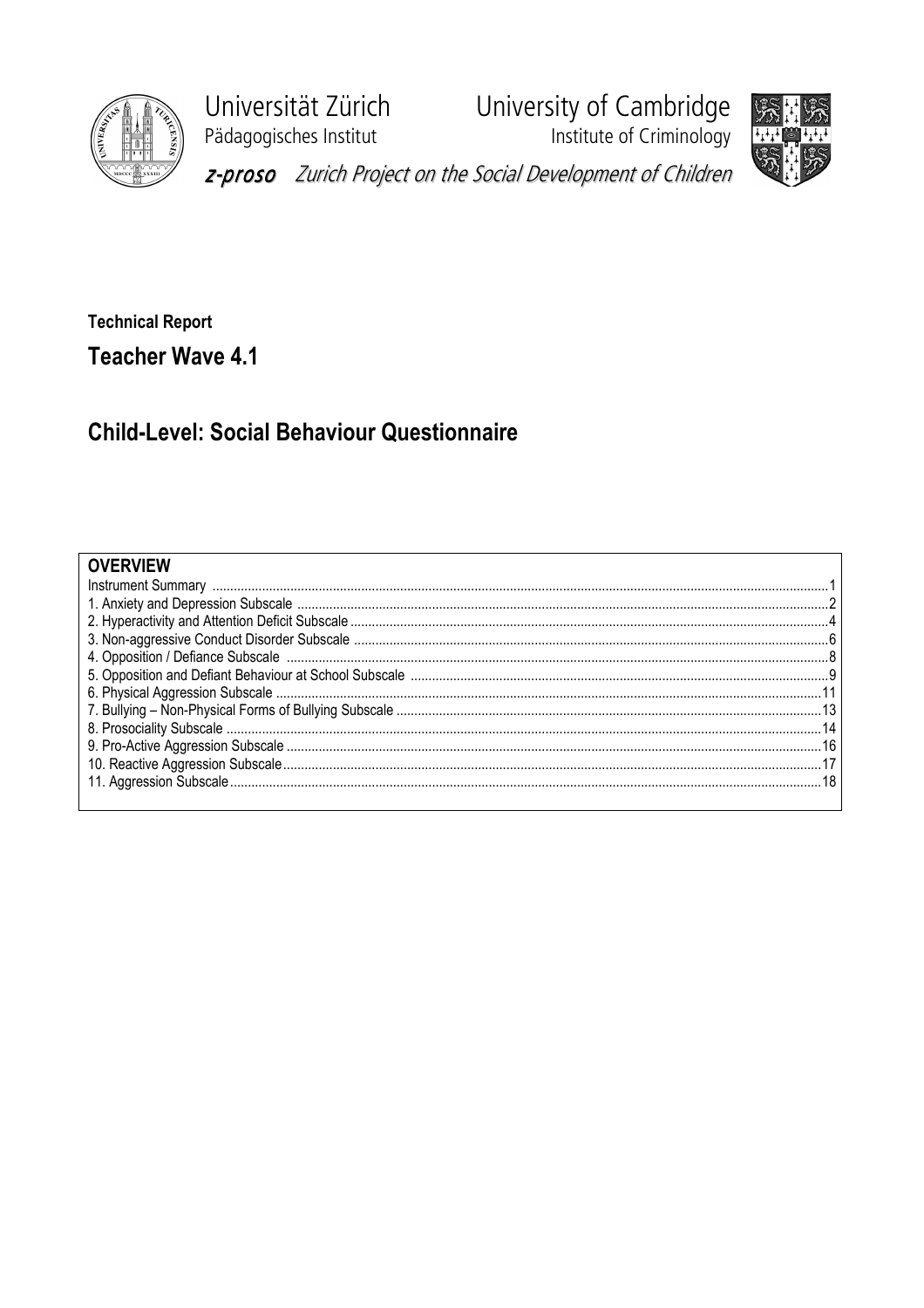|                                                      | <b>Social Behaviour Questionnaire (Child-Level Measure)</b>                                                                                                                                                                                                                                                                                                                                                                                                                                                                                                                                                        |
|------------------------------------------------------|--------------------------------------------------------------------------------------------------------------------------------------------------------------------------------------------------------------------------------------------------------------------------------------------------------------------------------------------------------------------------------------------------------------------------------------------------------------------------------------------------------------------------------------------------------------------------------------------------------------------|
| Source/Developer •                                   | Richard E. Tremblay (Université de Montréal)<br>Tremblay, R. E., Loeber, R., Gagnon, C., Charlebois, P., Larivee, S. & LeBlanc, M. (1991). Disruptive boys with stable and unstable<br>$\bullet$<br>high fighting behavior patterns during junior elementary school. Journal of Abnormal Child Psychology, 19, 285-300.                                                                                                                                                                                                                                                                                            |
| <b>Adaptations</b>                                   | In the teacher version items are organised by topics/subdimensions in order to simplify completion. Some item wordings were adapted to fit<br>the teacher's perspective. Twelve items that were not fitting the teachers perspective were skipped.                                                                                                                                                                                                                                                                                                                                                                 |
| <b>Description</b>                                   | A comprehensive assessment of the target child's social behaviour. Focuses also on prosociality, not only on problem behaviour. As<br>compared to the original scale the more recent version used in the z-proso study also allows assessing subtypes of aggression, such as<br>indirect, reactive, and instrumental aggression. This measure is also repeatedly administered to parents and – in an adapted computer-<br>based multimedia version - to the target children.                                                                                                                                       |
| <b>Measured</b><br>Concepts/<br><b>Subdimensions</b> | Prosocial Behaviour<br>Prosocial Behaviour (Helping, Empathy)<br>1.<br>Internalising Problem Behaviour<br>2. Anxiety<br>3.<br>Depression<br>Attention-Deficit and Hyperactivity Disorder (ADHD)<br><b>Attention Deficit</b><br>4.<br>5.<br>Hyperactivity<br>Non-Aggressive Externalising Problem Behaviour<br>Non-Aggressive Conduct Disorder (Stealing, Lying, Vandalising)<br>6.<br>Opposition/Defiance<br>7.<br>Aggression<br>8. Physical Aggression<br>9. Indirect Aggression<br>10. Instrumental Aggressions/Dominance<br>11. Reactive Aggression<br>School-Related Problem Behaviour (from Wave 4.1 onwards) |
| <b>Number of Items</b>                               | 45 (2 more items for Wave 4.1)                                                                                                                                                                                                                                                                                                                                                                                                                                                                                                                                                                                     |
| <b>Response</b><br><b>Categories</b>                 | 5-point Likert scale (from "never" to "very often")                                                                                                                                                                                                                                                                                                                                                                                                                                                                                                                                                                |
| <b>Item Example</b>                                  | "CHILD is worried." (Anxiety)<br>"CHILD fidgets." (Hyperactivity)<br>"CHILD steals at school." (Non-Aggressive CD)<br>"CHILD kicks, bites, hits other children." (Physical Aggression)<br>"CHILD will invite bystanders to join in a game." (Prosociality)                                                                                                                                                                                                                                                                                                                                                         |
| <b>Administration</b><br><b>History</b>              | Waves 1.1, 1.2, 2.1, 2.2, 3.1, 4.1                                                                                                                                                                                                                                                                                                                                                                                                                                                                                                                                                                                 |
| <b>Variable Values</b>                               | $1 -$ never<br>$2 -$ rarely<br>$3 -$ partly<br>$4$ – often<br>5 – very often                                                                                                                                                                                                                                                                                                                                                                                                                                                                                                                                       |
|                                                      | -1 – empty questionnaire (MISSING)<br>9 - No answer \ Answer refused (MISSING)                                                                                                                                                                                                                                                                                                                                                                                                                                                                                                                                     |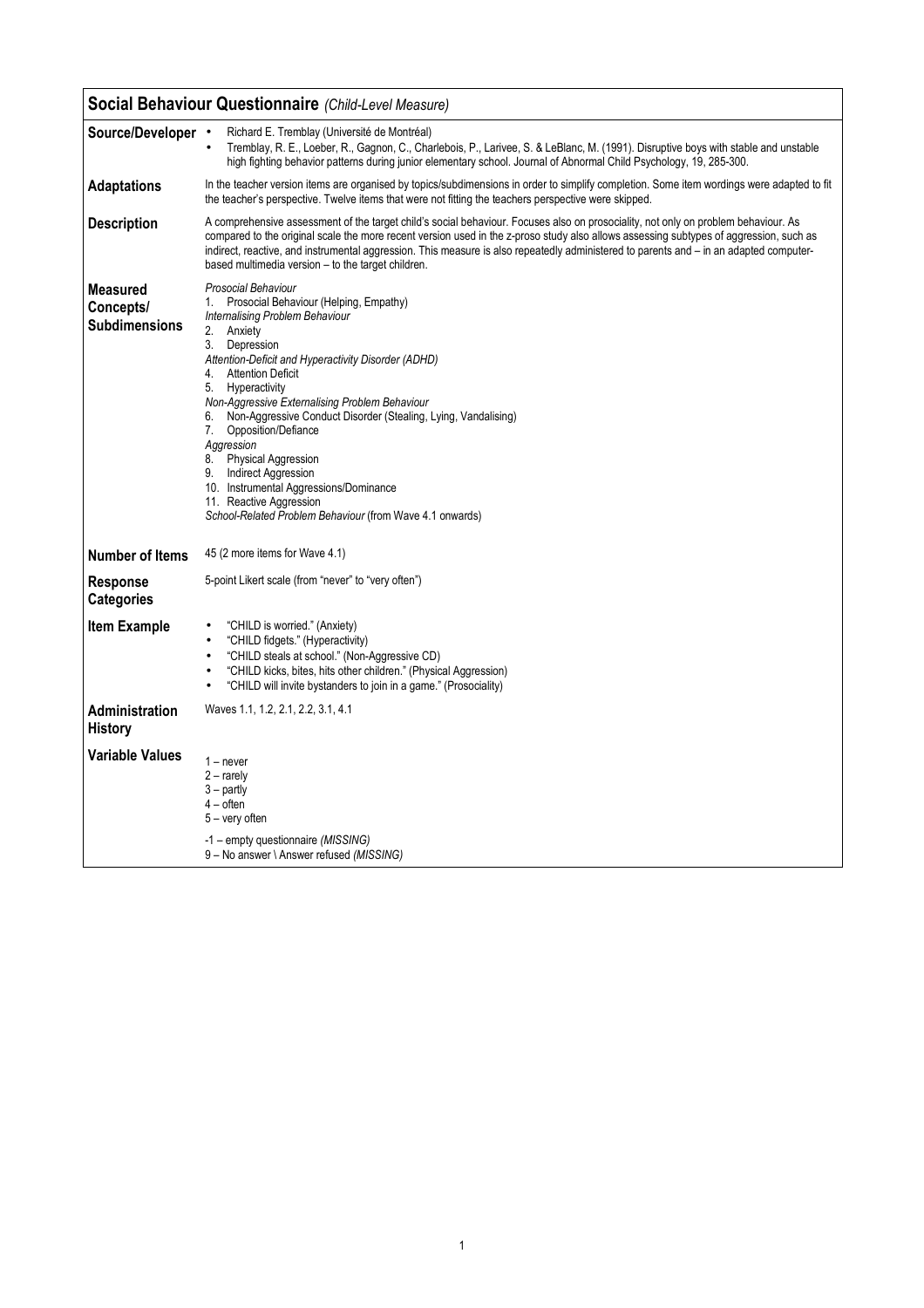| 1. Anxiety& Depression Subscale |                                                                                 |                                                                              |                      |                                                       |                                                         |                 |          |                           |              |                                                  |  |  |  |  |
|---------------------------------|---------------------------------------------------------------------------------|------------------------------------------------------------------------------|----------------------|-------------------------------------------------------|---------------------------------------------------------|-----------------|----------|---------------------------|--------------|--------------------------------------------------|--|--|--|--|
| <b>Variable Wording</b>         | <b>Anxiety&amp; Depression Subscale</b>                                         |                                                                              |                      |                                                       |                                                         |                 |          |                           |              |                                                  |  |  |  |  |
| & Case Summary                  | <b>Variable Name</b>                                                            | Label                                                                        |                      | Wording                                               |                                                         |                 |          |                           |              | Missings (%)                                     |  |  |  |  |
|                                 | T4.1_SBQ02                                                                      |                                                                              | Anxiety/depression02 |                                                       | nervös, angespannt/<br>nervous, highstrung, tense       |                 |          |                           |              | (0.3%)                                           |  |  |  |  |
|                                 | T4.1_SBQ03                                                                      |                                                                              | Anxiety/depression03 | fearful, anxious                                      | furchtsam, ängstlich/                                   |                 |          |                           |              | 2<br>$(0.1\%)$                                   |  |  |  |  |
|                                 | T4.1_SBQ04                                                                      |                                                                              | Anxiety/depression04 | worried                                               | beunruhigt, besorgt/                                    |                 |          |                           |              | $(0.1\%)$                                        |  |  |  |  |
|                                 | T4.1_SBQ05                                                                      |                                                                              | Anxiety/depression05 |                                                       | traurig, depressiv/<br>unhappy, sad, depressed          |                 |          |                           |              | $(0.1\%)$                                        |  |  |  |  |
|                                 | T4.1_SBQ06                                                                      |                                                                              | Anxiety/depression06 |                                                       | nicht so glücklich/<br>not as happy as other children   |                 |          |                           | 15<br>(0.9%  |                                                  |  |  |  |  |
|                                 | T4.1_SBQ07                                                                      |                                                                              | Anxiety/depression07 |                                                       | fällt schwer zu freuen/<br>trouble enjoying himself     |                 |          |                           | $(0.5\%)$    |                                                  |  |  |  |  |
|                                 | T4.1_SBQ08                                                                      |                                                                              | Anxiety/depression08 |                                                       | elendig, unglücklich/<br>miserable, distressed, unhappy |                 |          |                           |              | $(0.1\%)$                                        |  |  |  |  |
|                                 | Total $N = 1269$                                                                |                                                                              |                      |                                                       |                                                         |                 |          |                           |              |                                                  |  |  |  |  |
| <b>Descriptive</b>              | <b>Anxiety&amp; Depression Subscale</b>                                         |                                                                              |                      |                                                       |                                                         |                 |          |                           |              |                                                  |  |  |  |  |
| <b>Statistics</b>               | Variable Name                                                                   | Label                                                                        |                      | Mean                                                  | <b>Standard</b><br>Deviation                            | <b>Skewness</b> | Kurtosis | Item-Scale<br>Correlation |              | $\alpha$ If Item<br>Removed<br>$(\alpha = .901)$ |  |  |  |  |
|                                 | T4.1 SBQ02                                                                      |                                                                              | Anxiety/depression02 |                                                       | 0.99                                                    | 0.42            | $-0.49$  | .565                      |              | .904                                             |  |  |  |  |
|                                 | T4.1_SBQ03                                                                      | Anxiety/depression03                                                         |                      | 2.22<br>1.90                                          | 0.95                                                    | 0.94            | 0.35     | .607                      |              | .898                                             |  |  |  |  |
|                                 |                                                                                 |                                                                              |                      |                                                       |                                                         |                 |          |                           |              |                                                  |  |  |  |  |
|                                 | T4.1_SBQ04                                                                      | Anxiety/depression04                                                         |                      | 2.04                                                  | 0.94                                                    | 0.61            | $-0.31$  | .781                      |              | .878                                             |  |  |  |  |
|                                 | T4.1_SBQ05                                                                      | Anxiety/depression05                                                         |                      | 1.85                                                  | 0.92                                                    | 0.96            | 0.47     | .808                      |              | .875                                             |  |  |  |  |
|                                 | T4.1_SBQ06                                                                      | Anxiety/depression06                                                         |                      | 1.84                                                  | 0.97                                                    | 0.99            | 0.34     | .807                      |              | .875                                             |  |  |  |  |
|                                 | T4.1_SBQ07                                                                      | Anxiety/depression07                                                         |                      | 1.76                                                  | 0.89                                                    | 1.02            | 0.36     | .681                      |              | .890                                             |  |  |  |  |
|                                 | T4.1_SBQ08                                                                      | Anxiety/depression08                                                         |                      | 1.61                                                  | 0.82                                                    | 1.26            | 1.08     | .738                      |              | .884                                             |  |  |  |  |
|                                 | Comments:                                                                       |                                                                              |                      |                                                       |                                                         |                 |          |                           |              |                                                  |  |  |  |  |
|                                 | 1)<br>Different means for each item indicate different degrees of difficulties; |                                                                              |                      |                                                       |                                                         |                 |          |                           |              |                                                  |  |  |  |  |
|                                 | 2)                                                                              | T4.1_SBQ02 with low item-scale-correlation and increased alpha when removed; |                      |                                                       |                                                         |                 |          |                           |              |                                                  |  |  |  |  |
|                                 | 3)                                                                              | T4.1_SBQ07 with excessive skewness;                                          |                      |                                                       |                                                         |                 |          |                           |              |                                                  |  |  |  |  |
|                                 | 4)<br>T4.1_SBQ08 with excessive skewness and high kurtosis.                     |                                                                              |                      |                                                       |                                                         |                 |          |                           |              |                                                  |  |  |  |  |
| Sum Index                       | <b>Anxiety&amp; Depression Subscale</b>                                         |                                                                              |                      |                                                       |                                                         |                 |          |                           |              |                                                  |  |  |  |  |
| <b>Descriptive</b>              |                                                                                 |                                                                              |                      | <b>Standard</b>                                       |                                                         |                 | Skew-    |                           | <b>ANOVA</b> |                                                  |  |  |  |  |
| <b>Statistics</b>               | Group                                                                           | N                                                                            | Mean                 | <b>Deviation</b>                                      | Min.                                                    | Max.            | ness     | df<br>Kurtosis            | F            | μ                                                |  |  |  |  |
|                                 | Full sample                                                                     | 1269                                                                         | 0.89                 | 0.74                                                  | 0.00                                                    | 4.00            | 0.81     | 0.29                      |              |                                                  |  |  |  |  |
|                                 | Gender                                                                          |                                                                              |                      |                                                       |                                                         |                 |          | 1                         | 14.18        | .000                                             |  |  |  |  |
|                                 | Girls                                                                           | 622                                                                          | 0.81                 | 0.73                                                  | 0.00                                                    | 4.00            | 0.99     | 0.90                      |              |                                                  |  |  |  |  |
|                                 | <b>Boys</b>                                                                     | 647                                                                          | 0.96                 | 0.74                                                  | 0.00                                                    | 3.29            | 0.66     | $-0.13$                   |              |                                                  |  |  |  |  |
|                                 | Treatment<br>Control                                                            | 310                                                                          | 0.85                 | 0.70                                                  | 0.00                                                    | 3.29            | 0.86     | 3<br>0.25                 | 3.257        | .021                                             |  |  |  |  |
|                                 | Triple P                                                                        | 311                                                                          | 0.78                 | 0.70                                                  | 0.00                                                    | 4.00            | 0.87     | 0.72                      |              |                                                  |  |  |  |  |
|                                 | <b>PATHS</b>                                                                    | 362                                                                          | 0.93                 | 0.77                                                  | 0.00                                                    | 3.57            | 0.85     | 0.38                      |              |                                                  |  |  |  |  |
|                                 | Combination                                                                     | 286                                                                          | 0.97                 | 0.76                                                  | 0.00                                                    | 3.29            | 0.63     | $-0.18$                   |              |                                                  |  |  |  |  |
|                                 | Comments:                                                                       |                                                                              |                      |                                                       |                                                         |                 |          |                           |              |                                                  |  |  |  |  |
|                                 | 1)<br>Number of accepted missing items: 2;                                      |                                                                              |                      |                                                       |                                                         |                 |          |                           |              |                                                  |  |  |  |  |
|                                 | 2)                                                                              |                                                                              |                      | Subtraction of 1 from total scale for mean computing; |                                                         |                 |          |                           |              |                                                  |  |  |  |  |
|                                 | 3)                                                                              | Significant F-value for Gender and Treatment group differences.              |                      |                                                       |                                                         |                 |          |                           |              |                                                  |  |  |  |  |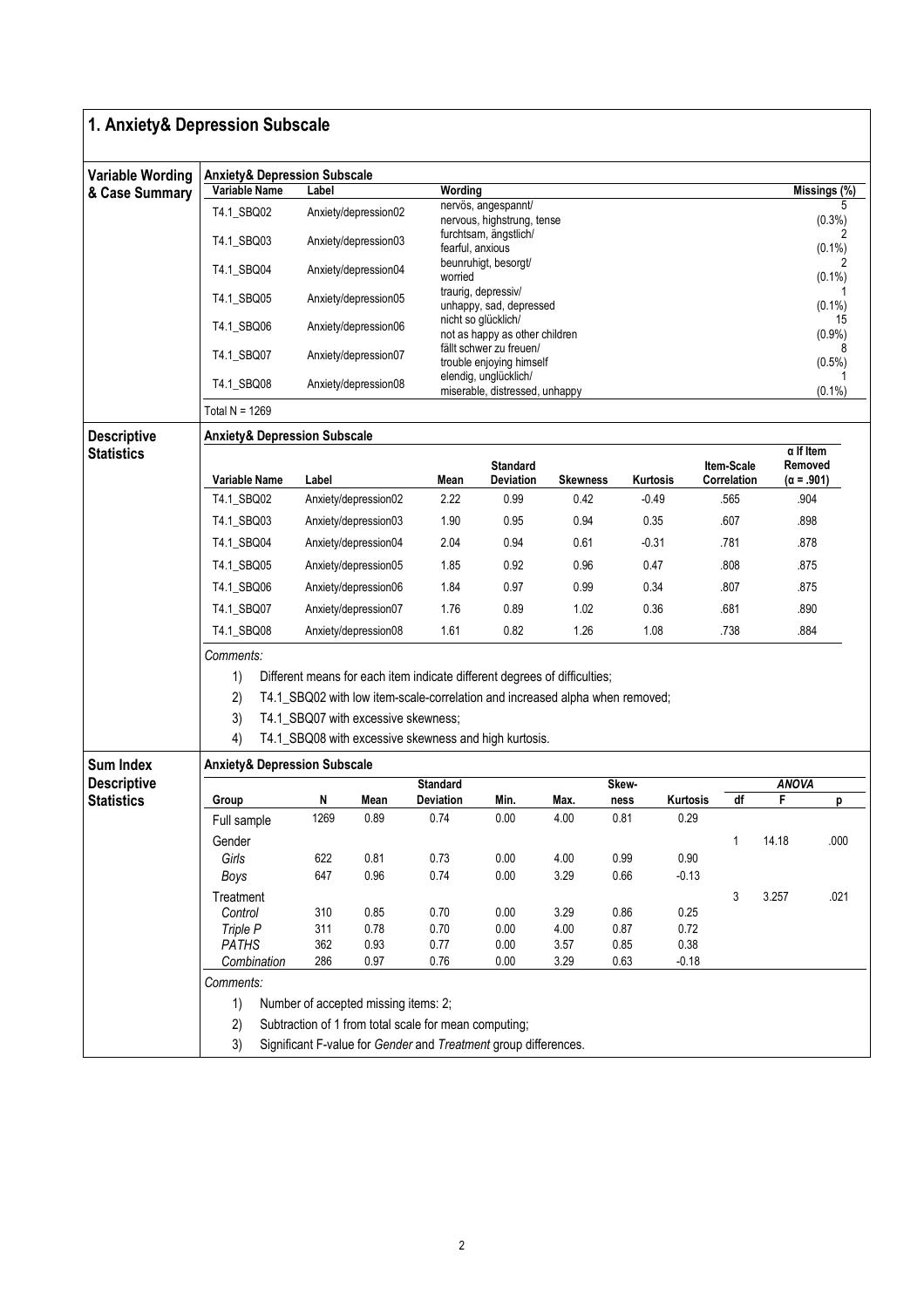| <b>Correlations with</b>   | <b>Anxiety&amp; Depression Subscale</b>                                                                  |          |                |      |          |         |     |         |                |     |  |  |
|----------------------------|----------------------------------------------------------------------------------------------------------|----------|----------------|------|----------|---------|-----|---------|----------------|-----|--|--|
| <b>Subscales &amp; DVs</b> |                                                                                                          |          |                |      | Boys     |         |     | Girls   |                |     |  |  |
|                            | Variable                                                                                                 |          | $\mathbf{D}^1$ | N    |          | $D^1$   | N   |         | $\mathbf{p}^1$ | N   |  |  |
|                            | <b>Subscales</b>                                                                                         |          |                |      |          |         |     |         |                |     |  |  |
|                            | Teacher SBO<br><b>Total Aggression</b>                                                                   | .291     | $***$          | 1269 | .289     | $***$   | 647 | .268    | $***$          | 622 |  |  |
|                            | Prosociality                                                                                             | $-265$   | $***$          | 1269 | $-257$   | ***     | 647 | $-235$  | $***$          | 622 |  |  |
|                            | Parent SBQ                                                                                               |          |                |      |          |         |     |         |                |     |  |  |
|                            | Aggression                                                                                               | .107     | $***$          | 1028 | .118     | $***$   | 540 | .066    | ns             | 488 |  |  |
|                            | Prosociality                                                                                             | $-067$   | $\ast$         | 1028 | $-0.095$ | $***$   | 540 | .002    | ns             | 488 |  |  |
|                            | Child SBO                                                                                                |          |                |      |          |         |     |         |                |     |  |  |
|                            | Aggression                                                                                               | .062     | $\star$        | 1102 | .084     | $\star$ | 568 | $-.004$ | ns             | 534 |  |  |
|                            | Prosociality                                                                                             | $-0.056$ | ns             | 1102 | $-0.045$ | ns      | 568 | $-029$  | ns             | 534 |  |  |
|                            | $1***$ p<.001, ** p<.01, * p<.05, ns p>.05                                                               |          |                |      |          |         |     |         |                |     |  |  |
|                            | Comments:                                                                                                |          |                |      |          |         |     |         |                |     |  |  |
|                            | 1)<br>High correlation with Teacher SBQ;                                                                 |          |                |      |          |         |     |         |                |     |  |  |
|                            | 2)<br>Significant correlation with Parent SBQ Aggression and Prosociality disappears for Girls subgroup; |          |                |      |          |         |     |         |                |     |  |  |
|                            | 3)<br>Significant correlation with Child SBQ Aggression disappears for Girls subgroup.                   |          |                |      |          |         |     |         |                |     |  |  |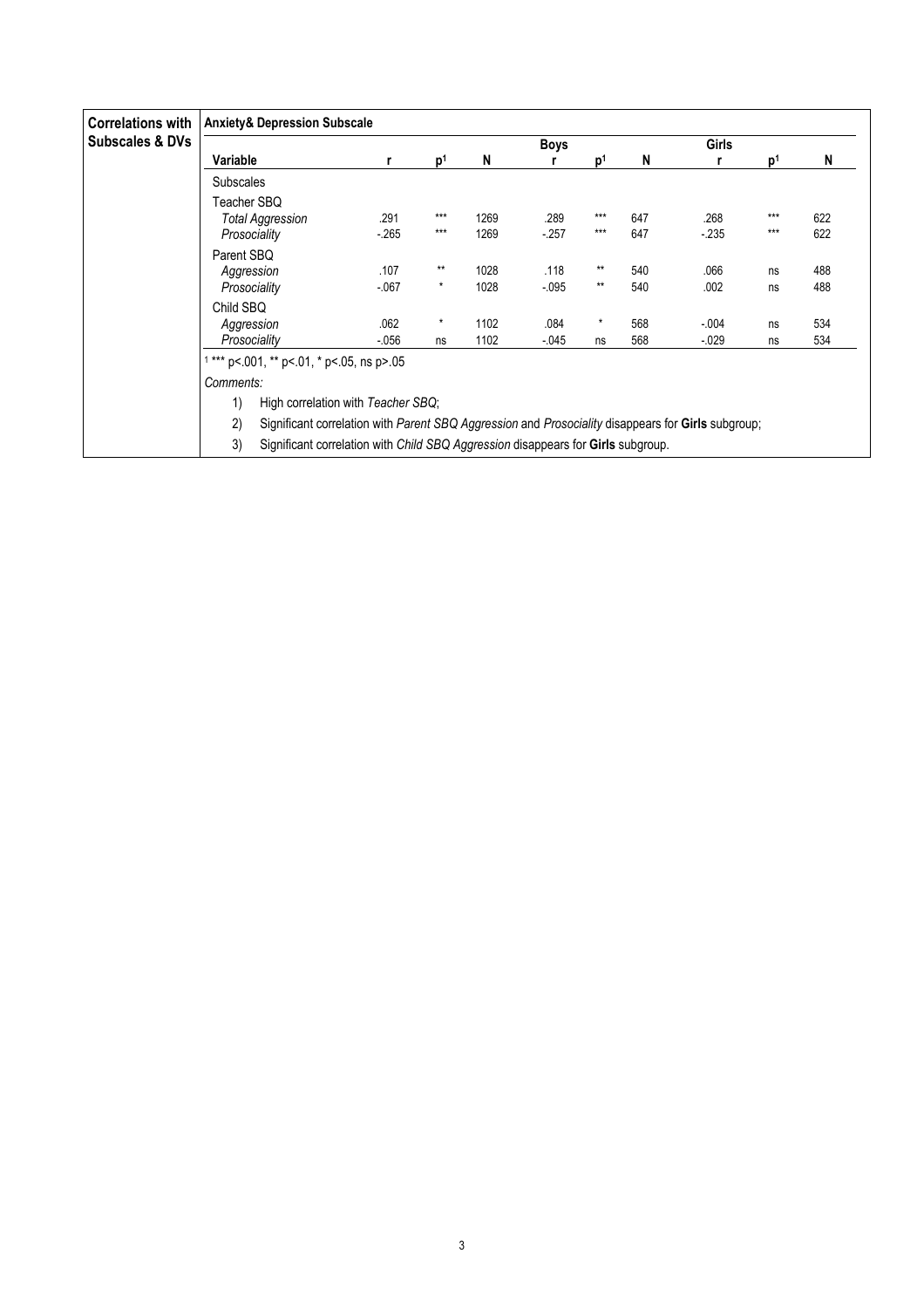| 2. Hyperactivity & Attention Deficit Subscale |                                                       |                                                       |              |                                                                                                          |                                                         |                 |                     |                    |                           |                   |                                                  |  |  |
|-----------------------------------------------|-------------------------------------------------------|-------------------------------------------------------|--------------|----------------------------------------------------------------------------------------------------------|---------------------------------------------------------|-----------------|---------------------|--------------------|---------------------------|-------------------|--------------------------------------------------|--|--|
| <b>Variable Wording</b>                       | <b>Hyperactivity &amp; Attention Deficit Subscale</b> |                                                       |              |                                                                                                          |                                                         |                 |                     |                    |                           |                   |                                                  |  |  |
| & Case Summary                                | Variable Name                                         | Label                                                 |              | Wording                                                                                                  |                                                         |                 |                     |                    |                           |                   | Missings (%)                                     |  |  |
|                                               | T4.1_SBQ10                                            | ADHD10                                                |              | impulsiv/<br>impulsive                                                                                   |                                                         |                 |                     |                    |                           |                   | $(0.3\%)$                                        |  |  |
|                                               | T4.1_SBQ11                                            | ADHD11                                                |              |                                                                                                          | fällt schwer zu warten/<br>has difficulty awaiting turn |                 |                     |                    |                           |                   | (0.2%                                            |  |  |
|                                               | T4.1_SBQ12                                            | ADHD12                                                |              |                                                                                                          | unruhig, überaktiv/<br>restless, hyperactive            |                 |                     |                    |                           |                   | $(0.1\%)$                                        |  |  |
|                                               | T4.1_SBQ13                                            | ADHD13                                                |              | zappelig/<br>fidgets                                                                                     |                                                         |                 |                     |                    |                           |                   | (0.2%)                                           |  |  |
|                                               | T4.1_SBQ14                                            | ADHD14                                                |              |                                                                                                          | nicht einer Sache widmen/<br>cannot settle to anything  |                 |                     |                    |                           |                   | $(0.1\%)$                                        |  |  |
|                                               | T4.1_SBQ15                                            | ADHD15                                                |              | ablenken/<br>distractible                                                                                |                                                         |                 |                     |                    |                           |                   | $(0.1\%)$                                        |  |  |
|                                               | T4.1_SBQ16                                            | ADHD16                                                |              |                                                                                                          | nicht konzentrieren/<br>can't concentrate               |                 |                     |                    |                           |                   | $(0.0\%)$                                        |  |  |
|                                               | T4.1 SBQ17                                            | ADHD17                                                |              | inattentive                                                                                              | unaufmerksam/                                           |                 |                     |                    |                           |                   | $(0.1\%)$                                        |  |  |
|                                               | Total N = $1269$                                      |                                                       |              |                                                                                                          |                                                         |                 |                     |                    |                           |                   |                                                  |  |  |
| <b>Descriptive</b>                            | <b>Hyperactivity &amp; Attention Deficit Subscale</b> |                                                       |              |                                                                                                          |                                                         |                 |                     |                    |                           |                   |                                                  |  |  |
| <b>Statistics</b>                             | Variable Name                                         | Label                                                 |              | Mean                                                                                                     | <b>Standard</b><br>Deviation                            | <b>Skewness</b> |                     | Kurtosis           | Item-Scale<br>Correlation |                   | $\alpha$ If Item<br>Removed<br>$(\alpha = .947)$ |  |  |
|                                               | T4.1_SBQ10                                            | ADHD10                                                |              | 2.15                                                                                                     | 1.17                                                    | 0.72            |                     | $-0.47$            | .760                      |                   | .944                                             |  |  |
|                                               | T4.1 SBQ11                                            | ADHD11                                                |              | 2.04                                                                                                     | 1.15                                                    | 0.91            |                     | $-0.11$            | .720                      |                   | .946                                             |  |  |
|                                               | T4.1_SBQ12                                            | ADHD12                                                |              | 1.90                                                                                                     | 1.12                                                    | 1.15            |                     | 0.42               | .823                      |                   | .939                                             |  |  |
|                                               | T4.1_SBQ13                                            | ADHD13                                                |              | 1.76                                                                                                     | 1.05                                                    | 1.33            |                     | 0.91               | .785                      |                   | .942                                             |  |  |
|                                               | T4.1_SBQ14                                            | ADHD14                                                |              | 2.13                                                                                                     | 1.16                                                    | 0.79            |                     | $-0.33$            | .850                      |                   | .938                                             |  |  |
|                                               | T4.1_SBQ15                                            | ADHD15                                                |              | 2.37                                                                                                     | 1.24                                                    | 0.57            |                     | $-0.70$            | .867                      |                   | .936                                             |  |  |
|                                               | T4.1_SBQ16                                            | ADHD16                                                |              | 2.25                                                                                                     | 1.19                                                    | 0.65            |                     | $-0.58$            | .853                      |                   | .937                                             |  |  |
|                                               | T4.1_SBQ17                                            | ADHD17                                                |              | 2.24                                                                                                     | 1.15                                                    | 0.65            |                     | $-0.45$            | .805                      |                   | .941                                             |  |  |
|                                               | Comments:<br>1)<br>2)                                 |                                                       |              | High alpha-value and item-scale-correlation;<br>Items T4.1_SBQ12 and T4.1_SBQ13 with excessive skewness. |                                                         |                 |                     |                    |                           |                   |                                                  |  |  |
| Sum Index                                     | <b>Hyperactivity &amp; Attention Deficit Subscale</b> |                                                       |              |                                                                                                          |                                                         |                 |                     |                    |                           |                   |                                                  |  |  |
| <b>Descriptive</b>                            | Group                                                 | N                                                     | Mean         | <b>Standard</b><br>Deviation                                                                             | Min.                                                    | Max.            | <b>Skew</b><br>ness | Kurt<br>osis       | df                        | <b>ANOVA</b><br>F | р                                                |  |  |
| <b>Statistics</b>                             | Full sample                                           | 1269                                                  | 0.89         | 0.74                                                                                                     | 0.00                                                    | 4.00            | 0.81                | 0.29               |                           |                   |                                                  |  |  |
|                                               | Gender                                                |                                                       |              |                                                                                                          |                                                         |                 |                     |                    | 1                         | 119.785           | .000                                             |  |  |
|                                               | Girls                                                 | 622                                                   | 0.81         | 0.83                                                                                                     | 0.00                                                    | 3.63            | 1.11                | 0.76               |                           |                   |                                                  |  |  |
|                                               | Boys                                                  | 647                                                   | 1.39         | 1.04                                                                                                     | 0.00                                                    | 4.00            | $0.50\,$            | $-0.66$            |                           |                   |                                                  |  |  |
|                                               | Treatment                                             |                                                       |              |                                                                                                          |                                                         |                 |                     |                    | 3                         | 2.023             | .109                                             |  |  |
|                                               | Control<br>Triple P                                   | 310<br>311                                            | 1.14<br>1.16 | 1.04<br>1.06                                                                                             | 0.00<br>0.00                                            | 3.88<br>4.00    | 0.72<br>0.78        | $-0.58$<br>$-0.30$ |                           |                   |                                                  |  |  |
|                                               | <b>PATHS</b>                                          | 362                                                   | 0.99         | 0.89                                                                                                     | 0.00                                                    | 4.00            | 0.88                | 0.27               |                           |                   |                                                  |  |  |
|                                               | Combination                                           | 286                                                   | 1.14         | 0.96                                                                                                     | 0.00                                                    | 3.88            | 0.75                | $-0.13$            |                           |                   |                                                  |  |  |
|                                               | Comments:                                             |                                                       |              |                                                                                                          |                                                         |                 |                     |                    |                           |                   |                                                  |  |  |
|                                               | 1)                                                    | Number of accepted missing items: 2;                  |              |                                                                                                          |                                                         |                 |                     |                    |                           |                   |                                                  |  |  |
|                                               | 2)                                                    | Subtraction of 1 from total scale for mean computing; |              |                                                                                                          |                                                         |                 |                     |                    |                           |                   |                                                  |  |  |
|                                               | 3)                                                    |                                                       |              | Significant F-value for Gender group differences;                                                        |                                                         |                 |                     |                    |                           |                   |                                                  |  |  |
|                                               | 4)                                                    |                                                       |              | Girls subgroup with excessive skewness.                                                                  |                                                         |                 |                     |                    |                           |                   |                                                  |  |  |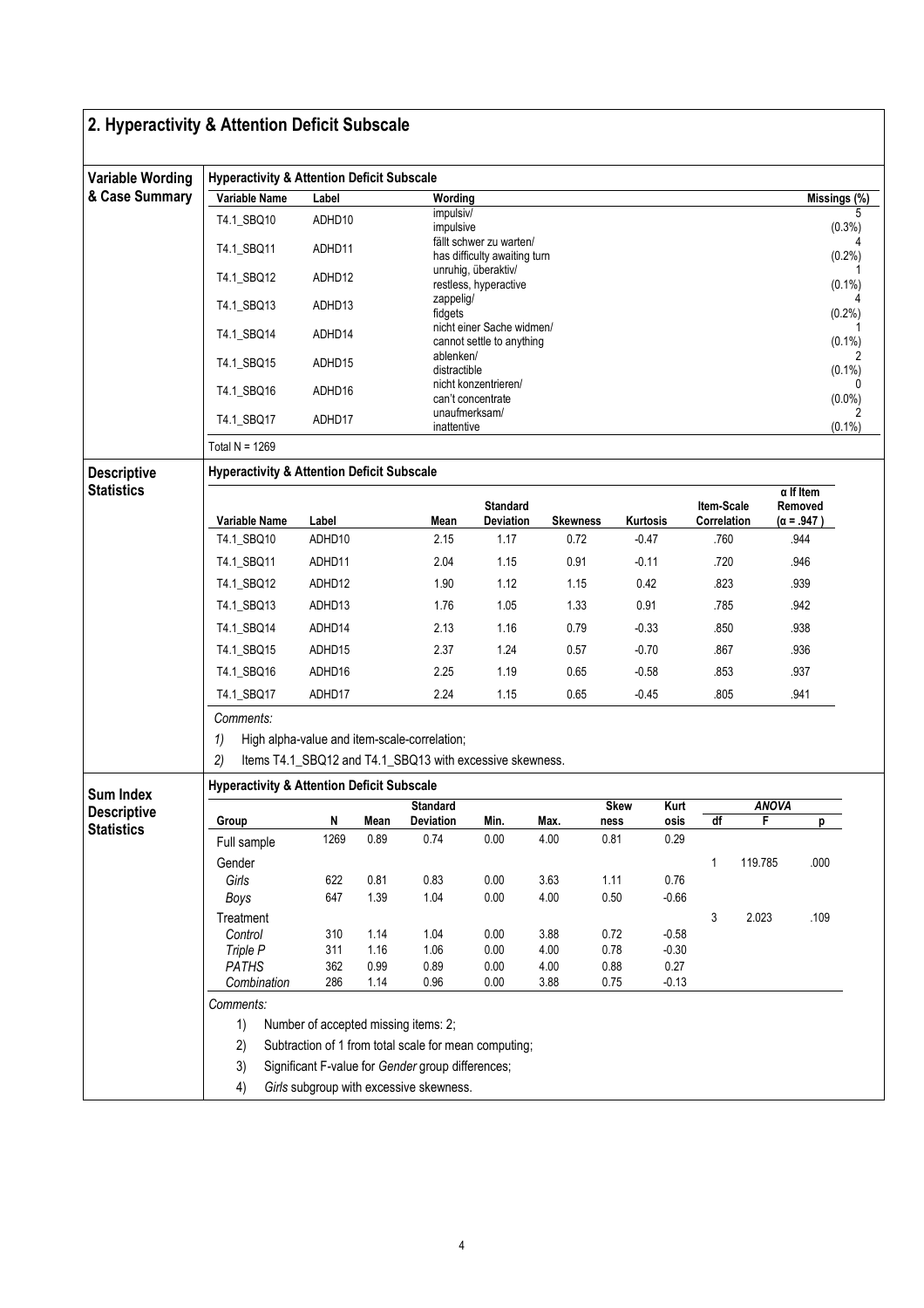| <b>Correlations with</b>   |                                                                                                                                   | <b>Hyperactivity &amp; Attention Deficit Subscale</b> |                |      |             |                |     |              |                |     |  |  |  |  |  |
|----------------------------|-----------------------------------------------------------------------------------------------------------------------------------|-------------------------------------------------------|----------------|------|-------------|----------------|-----|--------------|----------------|-----|--|--|--|--|--|
| <b>Subscales &amp; DVs</b> |                                                                                                                                   |                                                       |                |      | <b>Boys</b> |                |     | <b>Girls</b> |                |     |  |  |  |  |  |
|                            | Variable                                                                                                                          |                                                       | $\mathbf{D}^1$ | N    | r           | $\mathbf{D}^1$ | N   | R            | p <sup>1</sup> | N   |  |  |  |  |  |
|                            | <b>Subscales</b>                                                                                                                  |                                                       |                |      |             |                |     |              |                |     |  |  |  |  |  |
|                            | Teacher SBQ                                                                                                                       |                                                       |                |      |             |                |     |              |                |     |  |  |  |  |  |
|                            | <b>Total Aggression</b>                                                                                                           | .601                                                  | $***$          | 1269 | .607        | $***$          | 647 | .521         | $***$          | 622 |  |  |  |  |  |
|                            | Prosociality                                                                                                                      | $-375$                                                | $***$          | 1269 | $-289$      | $***$          | 647 | $-347$       | $***$          | 622 |  |  |  |  |  |
|                            | Parent SBQ                                                                                                                        |                                                       |                |      |             |                |     |              |                |     |  |  |  |  |  |
|                            | Aggression                                                                                                                        | .205                                                  | $***$          | 1028 | .217        | $***$          | 540 | .105         | $\star$        | 488 |  |  |  |  |  |
|                            | Prosociality                                                                                                                      | $-069$                                                | $\star$        | 1028 | $-0.014$    | ns             | 540 | $-011$       | ns             | 488 |  |  |  |  |  |
|                            | Child SBO                                                                                                                         |                                                       |                |      |             |                |     |              |                |     |  |  |  |  |  |
|                            | Aggression                                                                                                                        | .249                                                  | $***$          | 1102 | .231        | $***$          | 568 | .155         | $***$          | 534 |  |  |  |  |  |
|                            | Prosociality                                                                                                                      | $-.061$                                               | $^{\star}$     | 1102 | .019        | ns             | 568 | $-.020$      | ns             | 534 |  |  |  |  |  |
|                            | $1***$ p<.001, ** p<.01, * p<.05, ns p>.05                                                                                        |                                                       |                |      |             |                |     |              |                |     |  |  |  |  |  |
|                            | Comments:                                                                                                                         |                                                       |                |      |             |                |     |              |                |     |  |  |  |  |  |
|                            | Significant correlations with Teacher SBQ, significant correlations with Parent SBQ Aggression and Child SBQ<br>1)<br>Aggression. |                                                       |                |      |             |                |     |              |                |     |  |  |  |  |  |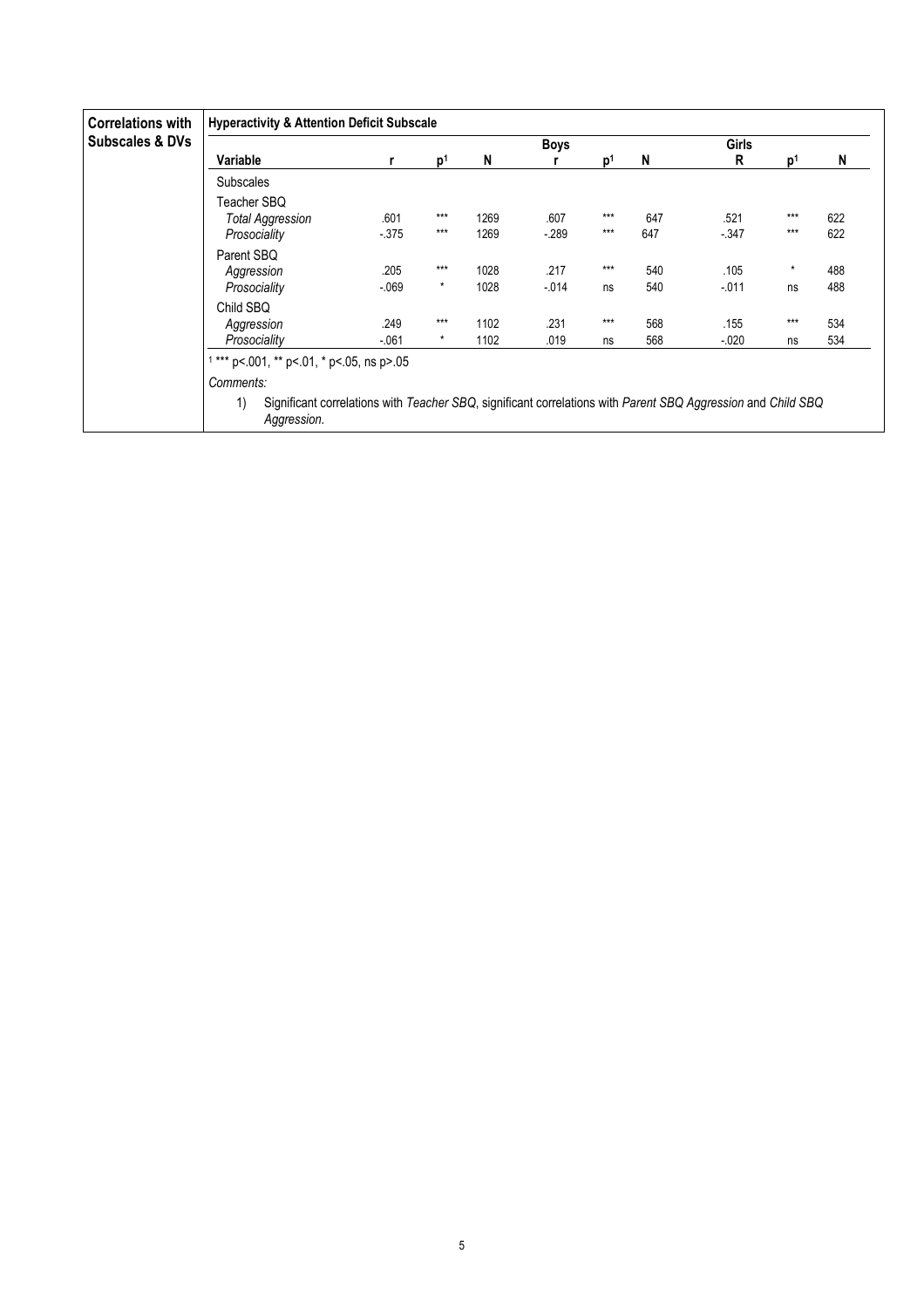| 3. Non-Aggressive Conduct Disorder Subscale |                                          |                                                       |              |                    |                                                                    |                 |                 |                   |                           |                                                             |                 |
|---------------------------------------------|------------------------------------------|-------------------------------------------------------|--------------|--------------------|--------------------------------------------------------------------|-----------------|-----------------|-------------------|---------------------------|-------------------------------------------------------------|-----------------|
| <b>Variable Wording</b>                     |                                          |                                                       |              |                    |                                                                    |                 |                 |                   |                           |                                                             |                 |
| & Case Summary                              | Variable Name                            | Label                                                 |              | Wording            |                                                                    |                 |                 |                   |                           |                                                             | Missings (%)    |
|                                             | T4.1_SBQ25                               | Nonaggressive25                                       |              | stiehlt/<br>steals |                                                                    |                 |                 |                   |                           |                                                             | 14<br>$(0.8\%)$ |
|                                             | T4.1_SBQ26                               | Nonaggressive26                                       |              |                    | zerstört eigene Sachen/<br>destroys his own things                 |                 |                 |                   |                           |                                                             | 0<br>$(0.0\%)$  |
|                                             | T4.1_SBQ31                               | Nonaggressive31                                       |              |                    | Dinge in Schule kaputt/<br>destroys things belonging to his school |                 |                 |                   |                           |                                                             | 2<br>$(0.1\%)$  |
|                                             | T4.1_SBQ32                               | Nonaggressive32                                       |              | erzählt Lügen/     | tells lies, cheats                                                 |                 |                 |                   |                           |                                                             | 16<br>$(1.0\%)$ |
|                                             | Total $N = 1269$                         |                                                       |              |                    |                                                                    |                 |                 |                   |                           |                                                             |                 |
| <b>Descriptive</b>                          | Non-Aggressive Conduct Disorder Subscale |                                                       |              |                    |                                                                    |                 |                 |                   |                           |                                                             |                 |
| <b>Statistics</b>                           | Variable Name                            | Label                                                 |              | Mean               | <b>Standard</b><br>Deviation                                       | <b>Skewness</b> | <b>Kurtosis</b> |                   | Item-Scale<br>Correlation | $\overline{\alpha}$ If Item<br>Removed<br>$(\alpha = .735)$ |                 |
|                                             | T4.1_SBQ25                               | Nonaggressive25                                       |              | 1.07               | 0.34                                                               | 6.24            | 47.31           |                   | .553                      | .698                                                        |                 |
|                                             | T4.1_SBQ26                               | Nonaggressive26                                       |              | 1.17               | 0.52                                                               | 3.46            | 12.87           |                   | .562                      | .658                                                        |                 |
|                                             | T4.1_SBQ31                               | Nonaggressive31                                       |              | 1.15               | 0.46                                                               | 3.67            | 15.78           |                   | .687                      | .608                                                        |                 |
|                                             | T4.1_SBQ32                               | Nonaggressive32                                       |              | 1.45               | 0.81                                                               | 1.85            | 3.00            |                   | .523                      | .761                                                        |                 |
|                                             | Comments:                                |                                                       |              |                    |                                                                    |                 |                 |                   |                           |                                                             |                 |
|                                             | 1)                                       | High alpha-values, high item-scale-correlations;      |              |                    |                                                                    |                 |                 |                   |                           |                                                             |                 |
|                                             | 2)                                       | All Items with excessive skewness and kurtosis;       |              |                    |                                                                    |                 |                 |                   |                           |                                                             |                 |
|                                             | 3)                                       | Item T2.2_SBQ22 with high kurtosis.                   |              |                    |                                                                    |                 |                 |                   |                           |                                                             |                 |
| <b>Sum Index</b>                            | Non-Aggressive Conduct Disorder Subscale |                                                       |              |                    |                                                                    |                 |                 |                   |                           |                                                             |                 |
| <b>Descriptive</b>                          |                                          |                                                       |              | <b>Standard</b>    |                                                                    |                 | Skew-           |                   |                           | <b>ANOVA</b>                                                |                 |
| <b>Statistics</b>                           | Group                                    | N<br>1260                                             | Mean<br>0.21 | Deviation<br>0.42  | Min.<br>0.00                                                       | Max.<br>3.50    | ness<br>2.98    | Kurtosis<br>11.81 | df                        | F                                                           | р               |
|                                             | Full sample                              |                                                       |              |                    |                                                                    |                 |                 |                   |                           |                                                             |                 |
|                                             | Gender<br>Girls                          | 617                                                   | 0.12         | 0.27               | 0.00                                                               | 2.00            | 2.95            | 10.24             | 1                         | 53.044                                                      | .000            |
|                                             | Boys                                     | 643                                                   | 0.29         | 0.50               | 0.00                                                               | 3.50            | 2.51            | 7.95              |                           |                                                             |                 |
|                                             | Treatment                                |                                                       |              |                    |                                                                    |                 |                 |                   | 3                         | 2.345                                                       | .071            |
|                                             | Control                                  | 309                                                   | 0.21         | 0.44               | 0.00                                                               | 3.50            | 3.20            | 13.86             |                           |                                                             |                 |
|                                             | Triple P<br>PATHS                        | 311<br>355                                            | 0.24<br>0.16 | 0.43<br>$0.36\,$   | 0.00<br>0.00                                                       | 3.00<br>3.25    | 2.43<br>3.92    | 7.43<br>21.63     |                           |                                                             |                 |
|                                             | Combination                              | 285                                                   | 0.23         | 0.42               | 0.00                                                               | 2.50            | 2.54            | 7.51              |                           |                                                             |                 |
|                                             | Comments:                                |                                                       |              |                    |                                                                    |                 |                 |                   |                           |                                                             |                 |
|                                             | 1)                                       | Number of accepted missing items: 1;                  |              |                    |                                                                    |                 |                 |                   |                           |                                                             |                 |
|                                             | 2)                                       | Subtraction of 1 from total scale for mean computing; |              |                    |                                                                    |                 |                 |                   |                           |                                                             |                 |
|                                             | 3)                                       | Significant F-value for Gender group differences;     |              |                    |                                                                    |                 |                 |                   |                           |                                                             |                 |
|                                             | 4)                                       | All subgroups with excessive skewness and kurtosis.   |              |                    |                                                                    |                 |                 |                   |                           |                                                             |                 |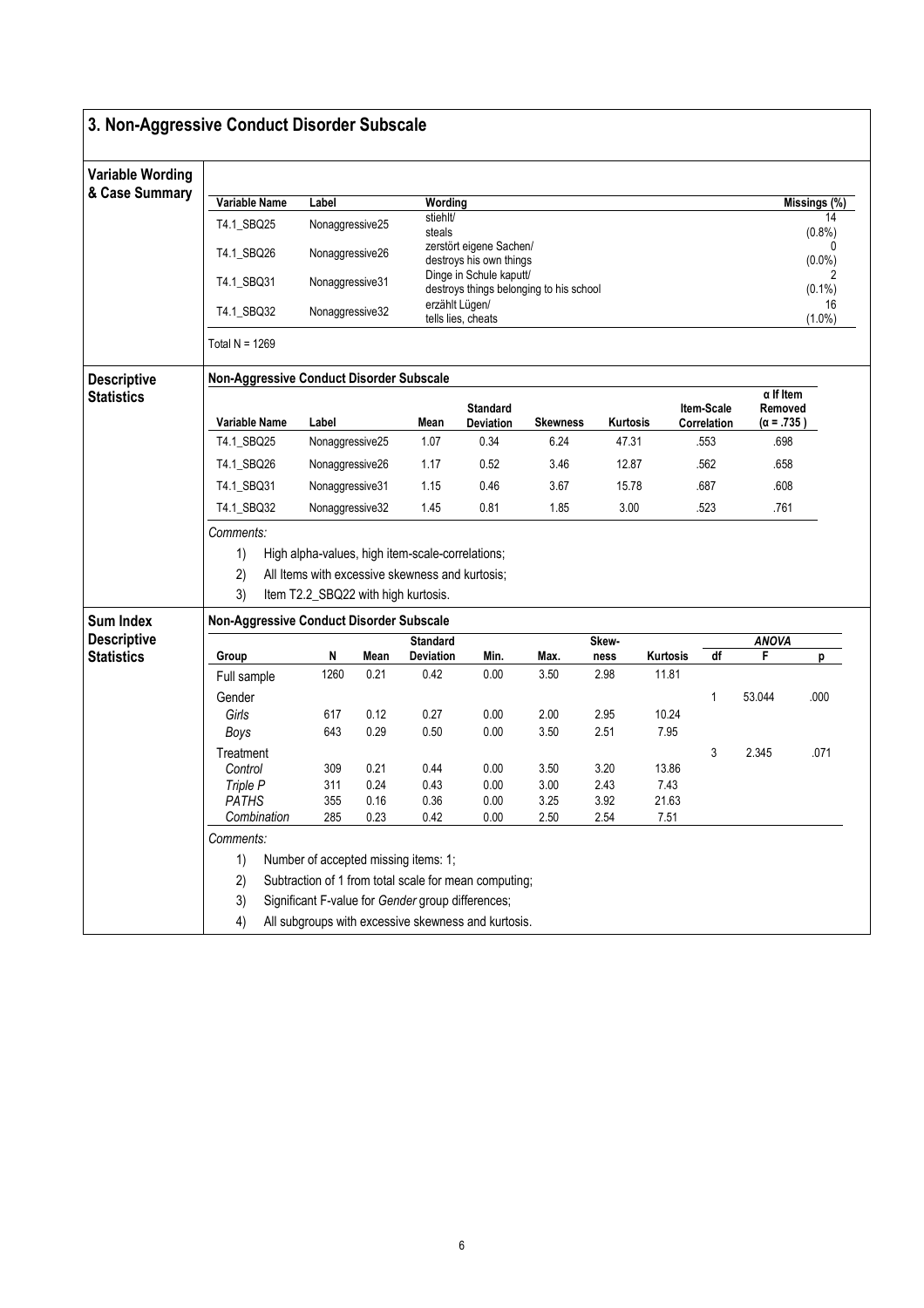| <b>Correlations with</b>   | <b>Non-Aggressive Conduct Disorder Subscale</b>                                        |          |       |      |             |       |     |          |         |     |  |  |  |
|----------------------------|----------------------------------------------------------------------------------------|----------|-------|------|-------------|-------|-----|----------|---------|-----|--|--|--|
| <b>Subscales &amp; DVs</b> |                                                                                        |          |       |      | <b>Boys</b> |       |     | Girls    |         |     |  |  |  |
|                            | Variable                                                                               |          | р     | N    |             | n     | N   | R        | D       | N   |  |  |  |
|                            | <b>Subscales</b>                                                                       |          |       |      |             |       |     |          |         |     |  |  |  |
|                            | Teacher SBQ                                                                            |          |       |      |             |       |     |          |         |     |  |  |  |
|                            | <b>Total Aggression</b>                                                                | .622     | $***$ | 1260 | .629        | $***$ | 643 | .550     | $***$   | 617 |  |  |  |
|                            | Prosociality                                                                           | $-0.302$ | $***$ | 1260 | $-289$      | ***   | 643 | $-229$   | $***$   | 617 |  |  |  |
|                            | Parent SBQ                                                                             |          |       |      |             |       |     |          |         |     |  |  |  |
|                            | Aggression                                                                             | .217     | $***$ | 1019 | .238        | $***$ | 536 | .114     | $\star$ | 483 |  |  |  |
|                            | Prosociality                                                                           | $-0.056$ | ns    | 1019 | $-0.19$     | ns    | 536 | $-0.020$ | ns      | 483 |  |  |  |
|                            | Child SBO                                                                              |          |       |      |             |       |     |          |         |     |  |  |  |
|                            | Aggression                                                                             | .170     | $***$ | 1093 | .177        | $***$ | 564 | .040     | ns      | 529 |  |  |  |
|                            | Prosociality                                                                           | $-0.030$ | ns    | 1093 | .024        | ns    | 564 | $-007$   | ns      | 529 |  |  |  |
|                            | $1***$ p<.001, $**$ p<.01, $*$ p<.05, ns p>.05                                         |          |       |      |             |       |     |          |         |     |  |  |  |
|                            | Comments:                                                                              |          |       |      |             |       |     |          |         |     |  |  |  |
|                            | Significant correlations with Teacher SBQ, and Parent SBQ Aggression;<br>1)            |          |       |      |             |       |     |          |         |     |  |  |  |
|                            | Significant correlation with Child SBQ Aggression disappears for Girls subgroup.<br>2) |          |       |      |             |       |     |          |         |     |  |  |  |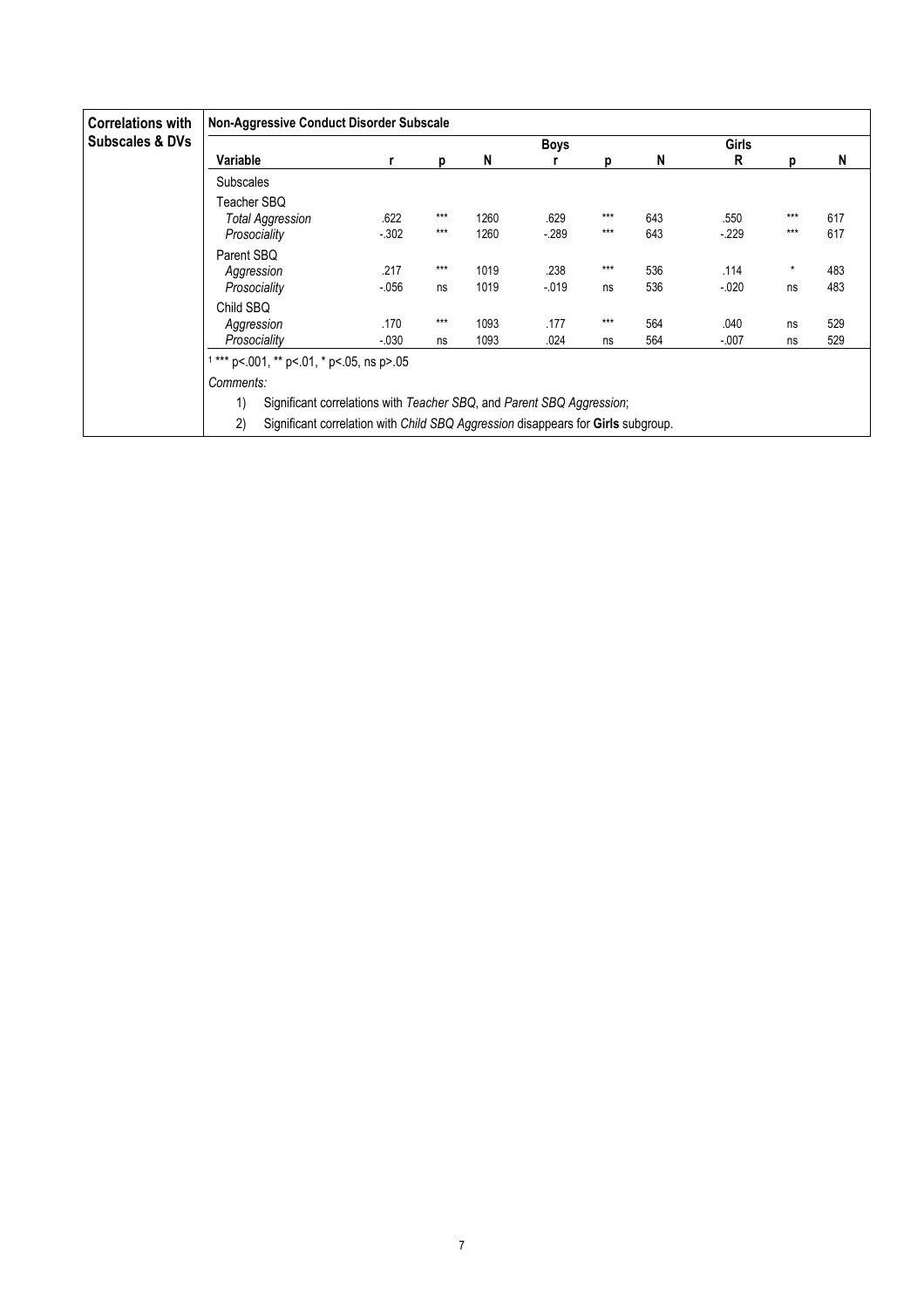| Variable Name<br>T4.1 SBQ27<br>T4.1_SBQ30<br>Total $N = 1269$<br><b>Opposition Subscale</b> | Label<br>Opposition27<br>Opposition30                                                                                                                                                                              |                                                                                                                   |                                                                             | Wording                                                                                                                                      | <b>Opposition Subscale</b>                                                                                                                                                                          |                                                                                                 |                                                           |                                                                                 |                                                                                                                                                                               |                                                       |  |  |  |  |  |  |  |  |  |
|---------------------------------------------------------------------------------------------|--------------------------------------------------------------------------------------------------------------------------------------------------------------------------------------------------------------------|-------------------------------------------------------------------------------------------------------------------|-----------------------------------------------------------------------------|----------------------------------------------------------------------------------------------------------------------------------------------|-----------------------------------------------------------------------------------------------------------------------------------------------------------------------------------------------------|-------------------------------------------------------------------------------------------------|-----------------------------------------------------------|---------------------------------------------------------------------------------|-------------------------------------------------------------------------------------------------------------------------------------------------------------------------------|-------------------------------------------------------|--|--|--|--|--|--|--|--|--|
|                                                                                             |                                                                                                                                                                                                                    |                                                                                                                   |                                                                             |                                                                                                                                              |                                                                                                                                                                                                     | Missings (%)                                                                                    |                                                           |                                                                                 |                                                                                                                                                                               |                                                       |  |  |  |  |  |  |  |  |  |
|                                                                                             |                                                                                                                                                                                                                    |                                                                                                                   |                                                                             | ungehorsam/                                                                                                                                  |                                                                                                                                                                                                     |                                                                                                 |                                                           |                                                                                 |                                                                                                                                                                               |                                                       |  |  |  |  |  |  |  |  |  |
|                                                                                             |                                                                                                                                                                                                                    |                                                                                                                   |                                                                             | disobedient<br>ignoriert Sie/                                                                                                                |                                                                                                                                                                                                     |                                                                                                 |                                                           |                                                                                 | $(0.1\%)$                                                                                                                                                                     |                                                       |  |  |  |  |  |  |  |  |  |
|                                                                                             |                                                                                                                                                                                                                    |                                                                                                                   |                                                                             | ignores you                                                                                                                                  |                                                                                                                                                                                                     |                                                                                                 |                                                           |                                                                                 | $(0.1\%)$                                                                                                                                                                     |                                                       |  |  |  |  |  |  |  |  |  |
|                                                                                             |                                                                                                                                                                                                                    |                                                                                                                   |                                                                             |                                                                                                                                              |                                                                                                                                                                                                     |                                                                                                 |                                                           |                                                                                 |                                                                                                                                                                               |                                                       |  |  |  |  |  |  |  |  |  |
|                                                                                             |                                                                                                                                                                                                                    |                                                                                                                   |                                                                             |                                                                                                                                              |                                                                                                                                                                                                     |                                                                                                 |                                                           |                                                                                 | $\alpha$ If Item                                                                                                                                                              |                                                       |  |  |  |  |  |  |  |  |  |
|                                                                                             |                                                                                                                                                                                                                    |                                                                                                                   |                                                                             | <b>Standard</b>                                                                                                                              |                                                                                                                                                                                                     |                                                                                                 |                                                           | <b>Item-Scale</b>                                                               | Removed                                                                                                                                                                       |                                                       |  |  |  |  |  |  |  |  |  |
|                                                                                             |                                                                                                                                                                                                                    |                                                                                                                   |                                                                             |                                                                                                                                              |                                                                                                                                                                                                     |                                                                                                 |                                                           |                                                                                 |                                                                                                                                                                               |                                                       |  |  |  |  |  |  |  |  |  |
|                                                                                             |                                                                                                                                                                                                                    |                                                                                                                   |                                                                             |                                                                                                                                              |                                                                                                                                                                                                     |                                                                                                 |                                                           |                                                                                 |                                                                                                                                                                               |                                                       |  |  |  |  |  |  |  |  |  |
|                                                                                             |                                                                                                                                                                                                                    |                                                                                                                   |                                                                             |                                                                                                                                              |                                                                                                                                                                                                     |                                                                                                 |                                                           |                                                                                 |                                                                                                                                                                               |                                                       |  |  |  |  |  |  |  |  |  |
|                                                                                             |                                                                                                                                                                                                                    |                                                                                                                   |                                                                             |                                                                                                                                              |                                                                                                                                                                                                     |                                                                                                 |                                                           |                                                                                 |                                                                                                                                                                               |                                                       |  |  |  |  |  |  |  |  |  |
|                                                                                             |                                                                                                                                                                                                                    |                                                                                                                   |                                                                             |                                                                                                                                              |                                                                                                                                                                                                     |                                                                                                 |                                                           |                                                                                 |                                                                                                                                                                               |                                                       |  |  |  |  |  |  |  |  |  |
|                                                                                             |                                                                                                                                                                                                                    |                                                                                                                   |                                                                             |                                                                                                                                              |                                                                                                                                                                                                     |                                                                                                 |                                                           |                                                                                 |                                                                                                                                                                               |                                                       |  |  |  |  |  |  |  |  |  |
| Group                                                                                       | N                                                                                                                                                                                                                  | Mean                                                                                                              |                                                                             | Min.                                                                                                                                         | Max.                                                                                                                                                                                                | ness                                                                                            | Kurtosis                                                  | df                                                                              | F                                                                                                                                                                             | p                                                     |  |  |  |  |  |  |  |  |  |
| Full sample                                                                                 | 1265                                                                                                                                                                                                               | 0.39                                                                                                              | 0.71                                                                        | 0.00                                                                                                                                         | 4.00                                                                                                                                                                                                | 2.10                                                                                            | 4.50                                                      |                                                                                 |                                                                                                                                                                               |                                                       |  |  |  |  |  |  |  |  |  |
| Gender                                                                                      |                                                                                                                                                                                                                    |                                                                                                                   |                                                                             |                                                                                                                                              |                                                                                                                                                                                                     |                                                                                                 |                                                           | 1                                                                               | 62.177                                                                                                                                                                        | .000                                                  |  |  |  |  |  |  |  |  |  |
| Girls                                                                                       | 621                                                                                                                                                                                                                | 0.23                                                                                                              | 0.51                                                                        | 0.00                                                                                                                                         | 3.50                                                                                                                                                                                                | 2.57                                                                                            | 7.00                                                      |                                                                                 |                                                                                                                                                                               |                                                       |  |  |  |  |  |  |  |  |  |
|                                                                                             |                                                                                                                                                                                                                    |                                                                                                                   |                                                                             |                                                                                                                                              |                                                                                                                                                                                                     |                                                                                                 |                                                           |                                                                                 |                                                                                                                                                                               |                                                       |  |  |  |  |  |  |  |  |  |
|                                                                                             |                                                                                                                                                                                                                    |                                                                                                                   |                                                                             |                                                                                                                                              |                                                                                                                                                                                                     |                                                                                                 |                                                           |                                                                                 |                                                                                                                                                                               | .025                                                  |  |  |  |  |  |  |  |  |  |
| Triple P                                                                                    | 310                                                                                                                                                                                                                | 0.49                                                                                                              | 0.78                                                                        | 0.00                                                                                                                                         | 4.00                                                                                                                                                                                                | 1.79                                                                                            | 2.96                                                      |                                                                                 |                                                                                                                                                                               |                                                       |  |  |  |  |  |  |  |  |  |
| <b>PATHS</b>                                                                                | 362                                                                                                                                                                                                                | 0.34                                                                                                              | 0.65                                                                        | 0.00                                                                                                                                         | 4.00                                                                                                                                                                                                | 2.23                                                                                            | 5.09                                                      |                                                                                 |                                                                                                                                                                               |                                                       |  |  |  |  |  |  |  |  |  |
|                                                                                             |                                                                                                                                                                                                                    |                                                                                                                   |                                                                             |                                                                                                                                              |                                                                                                                                                                                                     |                                                                                                 |                                                           |                                                                                 |                                                                                                                                                                               |                                                       |  |  |  |  |  |  |  |  |  |
|                                                                                             |                                                                                                                                                                                                                    |                                                                                                                   |                                                                             |                                                                                                                                              |                                                                                                                                                                                                     |                                                                                                 |                                                           |                                                                                 |                                                                                                                                                                               |                                                       |  |  |  |  |  |  |  |  |  |
| Number of accepted missing items: 1;<br>1)                                                  |                                                                                                                                                                                                                    |                                                                                                                   |                                                                             |                                                                                                                                              |                                                                                                                                                                                                     |                                                                                                 |                                                           |                                                                                 |                                                                                                                                                                               |                                                       |  |  |  |  |  |  |  |  |  |
| 2)<br>Subtraction of 1 from total scale for mean computing;                                 |                                                                                                                                                                                                                    |                                                                                                                   |                                                                             |                                                                                                                                              |                                                                                                                                                                                                     |                                                                                                 |                                                           |                                                                                 |                                                                                                                                                                               |                                                       |  |  |  |  |  |  |  |  |  |
| 3)<br>Significant F-value for Gender and Treatment group differences;                       |                                                                                                                                                                                                                    |                                                                                                                   |                                                                             |                                                                                                                                              |                                                                                                                                                                                                     |                                                                                                 |                                                           |                                                                                 |                                                                                                                                                                               |                                                       |  |  |  |  |  |  |  |  |  |
| 4)<br>All subgroups with excessive skewness and high kurtosis.                              |                                                                                                                                                                                                                    |                                                                                                                   |                                                                             |                                                                                                                                              |                                                                                                                                                                                                     |                                                                                                 |                                                           |                                                                                 |                                                                                                                                                                               |                                                       |  |  |  |  |  |  |  |  |  |
|                                                                                             |                                                                                                                                                                                                                    |                                                                                                                   |                                                                             |                                                                                                                                              |                                                                                                                                                                                                     |                                                                                                 |                                                           |                                                                                 |                                                                                                                                                                               |                                                       |  |  |  |  |  |  |  |  |  |
|                                                                                             |                                                                                                                                                                                                                    |                                                                                                                   |                                                                             |                                                                                                                                              |                                                                                                                                                                                                     |                                                                                                 |                                                           |                                                                                 |                                                                                                                                                                               | N                                                     |  |  |  |  |  |  |  |  |  |
|                                                                                             |                                                                                                                                                                                                                    |                                                                                                                   |                                                                             |                                                                                                                                              |                                                                                                                                                                                                     |                                                                                                 |                                                           |                                                                                 |                                                                                                                                                                               |                                                       |  |  |  |  |  |  |  |  |  |
|                                                                                             |                                                                                                                                                                                                                    |                                                                                                                   |                                                                             |                                                                                                                                              |                                                                                                                                                                                                     |                                                                                                 |                                                           |                                                                                 |                                                                                                                                                                               |                                                       |  |  |  |  |  |  |  |  |  |
|                                                                                             |                                                                                                                                                                                                                    | .610                                                                                                              | ***                                                                         | 1265                                                                                                                                         | .653                                                                                                                                                                                                | $***$                                                                                           |                                                           | .443                                                                            | ***                                                                                                                                                                           | 621                                                   |  |  |  |  |  |  |  |  |  |
| Prosociality                                                                                |                                                                                                                                                                                                                    | $-344$                                                                                                            | $***$                                                                       |                                                                                                                                              | $-336$                                                                                                                                                                                              | ***                                                                                             |                                                           | $-257$                                                                          | $***$                                                                                                                                                                         | 621                                                   |  |  |  |  |  |  |  |  |  |
|                                                                                             |                                                                                                                                                                                                                    |                                                                                                                   |                                                                             |                                                                                                                                              |                                                                                                                                                                                                     |                                                                                                 |                                                           |                                                                                 |                                                                                                                                                                               | 487                                                   |  |  |  |  |  |  |  |  |  |
|                                                                                             |                                                                                                                                                                                                                    | $-0.97$                                                                                                           | $^{\star\star}$                                                             | 1025                                                                                                                                         | $-074$                                                                                                                                                                                              | ns                                                                                              |                                                           | $-0.30$                                                                         | ns                                                                                                                                                                            | 487                                                   |  |  |  |  |  |  |  |  |  |
| Child SBQ                                                                                   |                                                                                                                                                                                                                    |                                                                                                                   |                                                                             |                                                                                                                                              |                                                                                                                                                                                                     |                                                                                                 |                                                           |                                                                                 |                                                                                                                                                                               |                                                       |  |  |  |  |  |  |  |  |  |
| Aggression                                                                                  |                                                                                                                                                                                                                    | .213                                                                                                              | ***                                                                         | 1099                                                                                                                                         | .233                                                                                                                                                                                                | $***$                                                                                           |                                                           | .055                                                                            | ns                                                                                                                                                                            | 533                                                   |  |  |  |  |  |  |  |  |  |
| Prosociality                                                                                |                                                                                                                                                                                                                    |                                                                                                                   |                                                                             |                                                                                                                                              |                                                                                                                                                                                                     | ns                                                                                              |                                                           |                                                                                 | ns                                                                                                                                                                            | 533                                                   |  |  |  |  |  |  |  |  |  |
|                                                                                             |                                                                                                                                                                                                                    |                                                                                                                   |                                                                             |                                                                                                                                              |                                                                                                                                                                                                     |                                                                                                 |                                                           |                                                                                 |                                                                                                                                                                               |                                                       |  |  |  |  |  |  |  |  |  |
| Comments:                                                                                   |                                                                                                                                                                                                                    |                                                                                                                   |                                                                             |                                                                                                                                              |                                                                                                                                                                                                     |                                                                                                 |                                                           |                                                                                 |                                                                                                                                                                               |                                                       |  |  |  |  |  |  |  |  |  |
|                                                                                             |                                                                                                                                                                                                                    |                                                                                                                   |                                                                             |                                                                                                                                              |                                                                                                                                                                                                     |                                                                                                 |                                                           |                                                                                 |                                                                                                                                                                               |                                                       |  |  |  |  |  |  |  |  |  |
|                                                                                             | Variable Name<br>T4.1_SBQ27<br>T4.1_SBQ30<br>Comments:<br>Boys<br>Treatment<br>Control<br>Combination<br>Comments:<br>Variable<br>Subscales<br>Teacher SBQ<br>Parent SBQ<br>Aggression<br>Prosociality<br>1)<br>2) | Label<br><b>Opposition Subscale</b><br>644<br>308<br>285<br><b>Opposition Subscale</b><br><b>Total Aggression</b> | Opposition27<br>Opposition30<br>0.54<br>0.35<br>0.38<br>r<br>.190<br>$-097$ | Mean<br>1.38<br>1.39<br><b>Standard</b><br>0.82<br>0.68<br>0.70<br>P<br>***<br>$^{\star\star}$<br>$1***$ p<.001, ** p<.01, * p<.05, ns p>.05 | Deviation<br>0.76<br>0.74<br>1) Both items with excessive and high kurtosis.<br><b>Deviation</b><br>0.00<br>0.00<br>0.00<br>N<br>1265<br>1025<br>1099<br>Significant correlations with Teacher SBQ; | <b>Skewness</b><br>2.14<br>2.02<br>4.00<br>4.00<br>4.00<br><b>Boys</b><br>r<br>.237<br>$-0.046$ | 4.43<br>3.92<br>Skew-<br>1.67<br>2.16<br>2.30<br>p<br>*** | Kurtosis<br>2.46<br>4.61<br>5.98<br>N<br>644<br>644<br>538<br>538<br>566<br>566 | Correlation<br>.773<br>.773<br>3<br>Girls<br>r<br>.030<br>$-057$<br>Significant correlation with Parent SBQ Aggression and Child SBQ Aggression disappear for Girls subgroup. | $(\alpha = .872)$<br><b>ANOVA</b><br>3.133<br>p<br>ns |  |  |  |  |  |  |  |  |  |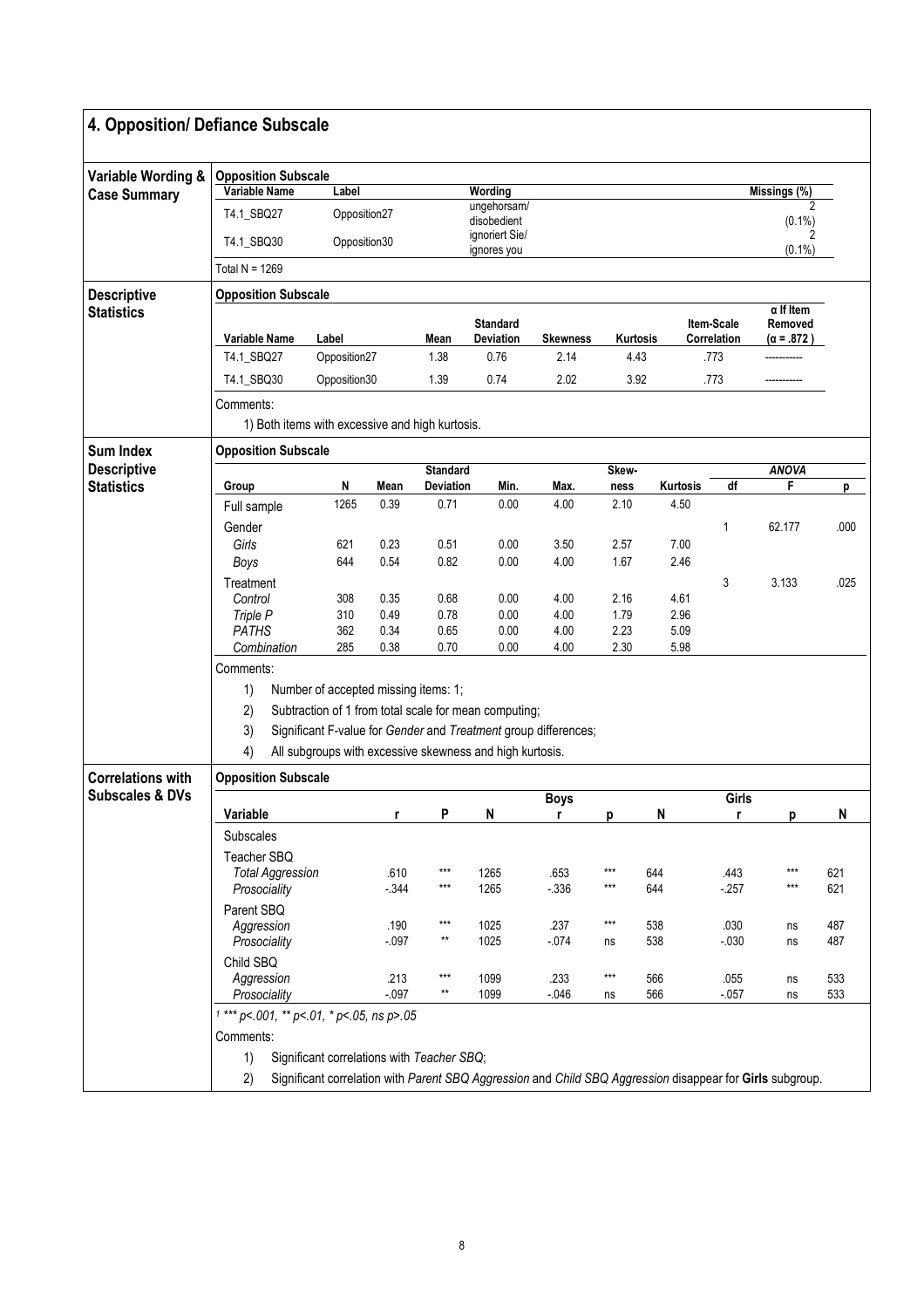|                                         | 5. Opposition and Defiant Behaviour at School Subscale                                                                                                      |                                                          |              |                 |                               |                                                                                                                                                         |                 |              |                           |                              |      |  |  |  |
|-----------------------------------------|-------------------------------------------------------------------------------------------------------------------------------------------------------------|----------------------------------------------------------|--------------|-----------------|-------------------------------|---------------------------------------------------------------------------------------------------------------------------------------------------------|-----------------|--------------|---------------------------|------------------------------|------|--|--|--|
| Variable Wording &                      | <b>Opposition and Defiant Behaviour at School Subscale</b>                                                                                                  |                                                          |              |                 |                               |                                                                                                                                                         |                 |              |                           |                              |      |  |  |  |
| <b>Case Summary</b>                     | Variable Name                                                                                                                                               | Label                                                    |              |                 | Wording                       |                                                                                                                                                         |                 |              |                           | Missings (%)                 |      |  |  |  |
|                                         | T4.1 SBQ27                                                                                                                                                  | Opposition27                                             |              |                 | ungehorsam/<br>disobedient    |                                                                                                                                                         |                 |              |                           | 2<br>$(0.1\%)$               |      |  |  |  |
|                                         | T4.1_SBQ30                                                                                                                                                  | Opposition30                                             |              |                 | ignoriert Sie/<br>ignores you |                                                                                                                                                         |                 |              |                           | $(0.1\%)$                    |      |  |  |  |
|                                         | T4.1_SBQ56                                                                                                                                                  | School56                                                 |              |                 | Is busy doing other things    | Beschäftigt sich mit anderen Dingen/                                                                                                                    |                 |              |                           | $\Omega$<br>$(0.0\%)$        |      |  |  |  |
|                                         | T4.1_SBQ57                                                                                                                                                  | School57                                                 |              |                 | Doesn't do homework           | Vernachlässigt Hausaufgaben/                                                                                                                            |                 |              |                           | $(0.2\%)$                    |      |  |  |  |
|                                         | T4.1_SBQ58                                                                                                                                                  | School58                                                 |              |                 | Behaves impudently            | Benimmt sich unverschämt /                                                                                                                              |                 |              |                           | 0<br>$(0.0\%)$               |      |  |  |  |
|                                         | T4.1_SBQ59                                                                                                                                                  | School59                                                 |              |                 |                               | Stört absichtlich Unterricht/<br>Deliberately disrupts lessons                                                                                          |                 |              |                           | 0<br>$(0.0\%)$               |      |  |  |  |
|                                         | Total N = 1269                                                                                                                                              |                                                          |              |                 |                               |                                                                                                                                                         |                 |              |                           |                              |      |  |  |  |
|                                         | Comment: New subscale. As it correlates with "Opposition", the values were computed together.<br><b>Opposition and Defiant Behaviour at School Subscale</b> |                                                          |              |                 |                               |                                                                                                                                                         |                 |              |                           |                              |      |  |  |  |
| <b>Descriptive</b><br><b>Statistics</b> |                                                                                                                                                             |                                                          |              |                 |                               |                                                                                                                                                         |                 |              |                           | $\alpha$ If Item             |      |  |  |  |
|                                         | Variable Name                                                                                                                                               | Label                                                    |              | Mean            | <b>Standard</b><br>Deviation  | <b>Skewness</b>                                                                                                                                         | <b>Kurtosis</b> |              | Item-Scale<br>Correlation | Removed<br>$(\alpha = .858)$ |      |  |  |  |
|                                         | T4.1 SBQ27                                                                                                                                                  | Opposition27                                             |              | 1.38            | 0.76                          | 2.14                                                                                                                                                    | 4.43            |              | .775                      | .817                         |      |  |  |  |
|                                         | T4.1_SBQ30                                                                                                                                                  | Opposition30                                             |              | 1.39            | 0.74                          | 2.02                                                                                                                                                    | 3.92            |              | .743                      | .823                         |      |  |  |  |
|                                         | T4.1_SBQ56                                                                                                                                                  | School56                                                 |              | 2.34            | 1.15                          | 0.59                                                                                                                                                    | $-0.43$         |              | .666                      | .837                         |      |  |  |  |
|                                         | T4.1_SBQ57                                                                                                                                                  | School57                                                 |              | 2.05            | 1.22                          | 0.98                                                                                                                                                    | $-0.08$         |              | .551                      | .869                         |      |  |  |  |
|                                         | T4.1_SBQ58                                                                                                                                                  | School58                                                 |              | 1.25            | 0.61                          | 2.68                                                                                                                                                    | 7.41            |              | .676                      | .839                         |      |  |  |  |
|                                         | T4.1_SBQ59                                                                                                                                                  | School59                                                 |              | 1.41            | 0.81                          | 2.15                                                                                                                                                    | 4.35            |              | .707                      | .826                         |      |  |  |  |
| Sum Index                               | Comments:<br>1)<br>2)<br>3)<br><b>Opposition and Defiant Behaviour at School Subscale</b>                                                                   | All items with excessive skewness;                       |              |                 |                               | T4.1_SBQ27, T4.1_SBQ30, T4.1_SBQ58, T4.1_SBQ59 with high kurtosis;<br>Item T4.2_SBQ57 with low item-scale-correlation and increased alpha when removed. |                 |              |                           |                              |      |  |  |  |
| <b>Descriptive</b>                      |                                                                                                                                                             |                                                          |              | <b>Standard</b> |                               |                                                                                                                                                         | Skew-           |              |                           | <b>ANOVA</b>                 |      |  |  |  |
| <b>Statistics</b>                       | Group                                                                                                                                                       | N                                                        | Mean         | Deviation       | Min.                          | Max.                                                                                                                                                    | ness            | Kurtosis     | df                        | F                            | р    |  |  |  |
|                                         | Full sample                                                                                                                                                 | 1261                                                     | 0.64         | 0.70            | 0.00                          | 4.00                                                                                                                                                    | 1.51            | 2.21         |                           |                              |      |  |  |  |
|                                         | Gender                                                                                                                                                      |                                                          |              |                 |                               |                                                                                                                                                         |                 |              | 1                         | 94.318                       | .000 |  |  |  |
|                                         | Girls                                                                                                                                                       | 619                                                      | 0.45         | 0.53            | 0.00                          | 3.00                                                                                                                                                    | 1.69            | 3.03         |                           |                              |      |  |  |  |
|                                         | <b>Boys</b>                                                                                                                                                 | 642                                                      | 0.82         | 0.78            | 0.00                          | 4.00                                                                                                                                                    | 1.20            | 1.06         |                           |                              |      |  |  |  |
|                                         | Treatment                                                                                                                                                   |                                                          |              |                 |                               |                                                                                                                                                         |                 |              | 3                         | 3.296                        | .020 |  |  |  |
|                                         | Control<br>Triple P                                                                                                                                         | 307<br>308                                               | 0.60<br>0.74 | 0.67<br>0.75    | 0.00<br>0.00                  | 4.00<br>3.33                                                                                                                                            | 1.65<br>1.22    | 3.08<br>0.82 |                           |                              |      |  |  |  |
|                                         | <b>PATHS</b>                                                                                                                                                | 361                                                      | 0.58         | 0.66            | 0.00                          | 3.83                                                                                                                                                    | 1.67            | 3.24         |                           |                              |      |  |  |  |
|                                         | Combination                                                                                                                                                 | 285                                                      | 0.65         | 0.69            | 0.00                          | 3.67                                                                                                                                                    | 1.55            | 2.42         |                           |                              |      |  |  |  |
|                                         | Comments:                                                                                                                                                   |                                                          |              |                 |                               |                                                                                                                                                         |                 |              |                           |                              |      |  |  |  |
|                                         | 1)                                                                                                                                                          |                                                          |              |                 |                               | Significant F-value for Gender and Treatment group differences;                                                                                         |                 |              |                           |                              |      |  |  |  |
|                                         | 2)                                                                                                                                                          | All subgroups with excessive skewness and high kurtosis. |              |                 |                               |                                                                                                                                                         |                 |              |                           |                              |      |  |  |  |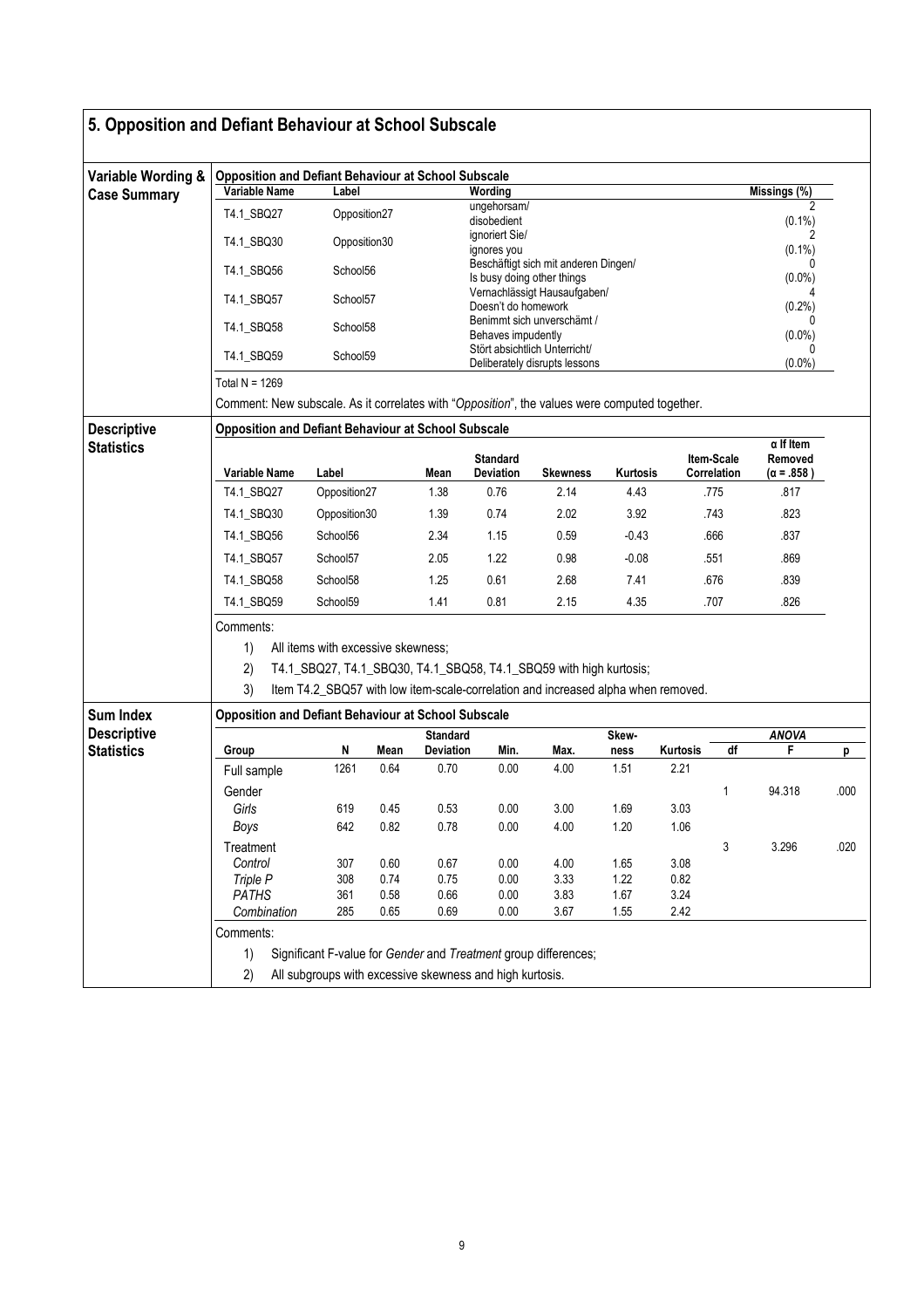| <b>Correlations with</b>   | <b>Opposition and Defiant Behaviour at School Subscale</b>                                                         |          |       |      |         |       |     |          |       |     |  |  |  |
|----------------------------|--------------------------------------------------------------------------------------------------------------------|----------|-------|------|---------|-------|-----|----------|-------|-----|--|--|--|
| <b>Subscales &amp; DVs</b> |                                                                                                                    |          |       |      | Boys    |       |     | Girls    |       |     |  |  |  |
|                            | Variable                                                                                                           |          | P     | N    |         | D     | N   |          | n     | N   |  |  |  |
|                            | <b>Subscales</b>                                                                                                   |          |       |      |         |       |     |          |       |     |  |  |  |
|                            | Teacher SBQ                                                                                                        |          |       |      |         |       |     |          |       |     |  |  |  |
|                            | <b>Total Aggression</b>                                                                                            | .657     | $***$ | 1261 | .683    | $***$ | 642 | .536     | $***$ | 619 |  |  |  |
|                            | Prosociality                                                                                                       | $-420$   | $***$ | 1261 | $-383$  | $***$ | 642 | $-365$   | $***$ | 619 |  |  |  |
|                            | Parent SBQ                                                                                                         |          |       |      |         |       |     |          |       |     |  |  |  |
|                            | Aggression                                                                                                         | .201     | $***$ | 1023 | .241    | $***$ | 536 | .050     | ns    | 487 |  |  |  |
|                            | Prosociality                                                                                                       | $-0.093$ | $***$ | 1023 | $-059$  | ns    | 536 | $-021$   | ns    | 487 |  |  |  |
|                            | Child SBO                                                                                                          |          |       |      |         |       |     |          |       |     |  |  |  |
|                            | Aggression                                                                                                         | .256     | $***$ | 1096 | $-0.19$ | ns    | 564 | .123     | $**$  | 532 |  |  |  |
|                            | Prosociality                                                                                                       | $-089$   | $***$ | 1096 | .259    | $***$ | 564 | $-0.052$ | ns    | 532 |  |  |  |
|                            | *** $p$ < 001, ** $p$ < 01, * $p$ < 05, ns $p$ > 05                                                                |          |       |      |         |       |     |          |       |     |  |  |  |
|                            | Comments:                                                                                                          |          |       |      |         |       |     |          |       |     |  |  |  |
|                            | 1)<br>Significant correlation with Teacher SBQ;                                                                    |          |       |      |         |       |     |          |       |     |  |  |  |
|                            | 2)<br>Significant correlation with Parent SBQ Aggression and Child SBQ Prosociality disappears for Girls subgroup; |          |       |      |         |       |     |          |       |     |  |  |  |

3) Significant correlation with Child SBQ Aggression disappears for **Boys** subgroup.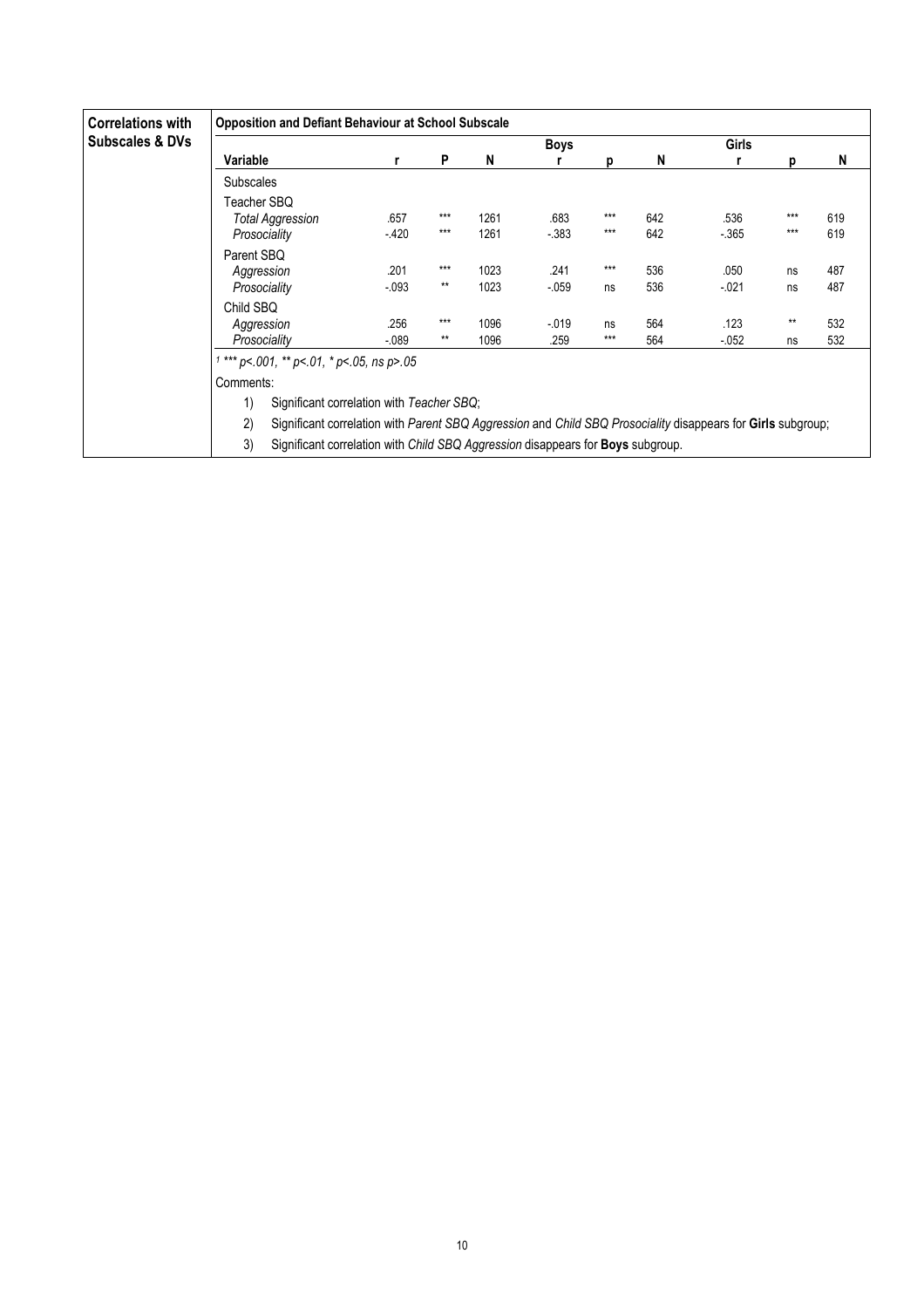| 6. Physical Aggression Subscale |                                                                                         |                      |                      |                                                       |                                            |              |                 |                |              |                           |                                                  |  |  |  |
|---------------------------------|-----------------------------------------------------------------------------------------|----------------------|----------------------|-------------------------------------------------------|--------------------------------------------|--------------|-----------------|----------------|--------------|---------------------------|--------------------------------------------------|--|--|--|
| <b>Variable Wording</b>         | <b>Physical Aggression Subscale</b>                                                     |                      |                      |                                                       |                                            |              |                 |                |              |                           |                                                  |  |  |  |
| & Case Summary                  | Variable Name<br>T4.1_SBQ33                                                             | Label                | Physicalaggression33 |                                                       | Wording<br>Prügeleien/                     |              |                 |                |              | Missings (%)              | 5                                                |  |  |  |
|                                 | T4.1_SBQ34                                                                              |                      | Physicalaggression34 |                                                       | fights<br>greift andere an/                |              |                 |                |              |                           | $(0.3\%)$                                        |  |  |  |
|                                 | T4.1_SBQ35                                                                              |                      | Physicalaggression35 |                                                       | attacks people<br>tritt, beißt, schlägt/   |              |                 |                |              |                           | (0.2%                                            |  |  |  |
|                                 | T4.1_SBQ36                                                                              |                      | Physicalaggression36 |                                                       | kicks, bites, hits<br>quält, tyrannisiert/ |              |                 |                |              |                           | $(0.0\%)$<br>0                                   |  |  |  |
|                                 | Total N = $1269$                                                                        |                      |                      |                                                       | cruel, bullies, mean                       |              |                 |                |              |                           | $(0.0\%)$                                        |  |  |  |
| <b>Descriptive</b>              | <b>Physical Aggression Subscale</b>                                                     |                      |                      |                                                       |                                            |              |                 |                |              |                           |                                                  |  |  |  |
| <b>Statistics</b>               | Variable Name                                                                           | Label                |                      | Mean                                                  | <b>Standard</b><br><b>Deviation</b>        |              | <b>Skewness</b> | Kurtosis       |              | Item-Scale<br>Correlation | $\alpha$ If Item<br>Removed<br>$(\alpha = .918)$ |  |  |  |
|                                 | T4.1_SBQ33                                                                              | Physicalaggression33 |                      | 1.45                                                  | 0.83                                       |              | 1.88            | 2.91           |              | .845                      | .868                                             |  |  |  |
|                                 | T4.1 SBQ34                                                                              | Physicalaggression34 |                      | 1.40                                                  | 0.78                                       |              | 2.09            | 3.98           |              | .897                      | .842                                             |  |  |  |
|                                 | T4.1_SBQ35                                                                              | Physicalaggression35 |                      | 1.32                                                  | 0.71                                       |              | 2.51            | 6.30           |              | .856                      | .862                                             |  |  |  |
|                                 | T4.1_SBQ36                                                                              | Physicalaggression36 |                      | 1.46                                                  | 0.81                                       |              | 1.86            | 3.13           |              | .672                      | .930                                             |  |  |  |
|                                 | Comments:                                                                               |                      |                      |                                                       |                                            |              |                 |                |              |                           |                                                  |  |  |  |
|                                 | 1)                                                                                      |                      |                      | All items include only very few cases for value 5;    |                                            |              |                 |                |              |                           |                                                  |  |  |  |
|                                 | 2)<br>High alpha-value, high item-scale-correlation;                                    |                      |                      |                                                       |                                            |              |                 |                |              |                           |                                                  |  |  |  |
|                                 | 3)<br>Item T4.1_SBQ36 with low item-scale-correlation and increased alpha when removed; |                      |                      |                                                       |                                            |              |                 |                |              |                           |                                                  |  |  |  |
|                                 | 4)                                                                                      |                      |                      | All items with excessive skewness and high kurtosis.  |                                            |              |                 |                |              |                           |                                                  |  |  |  |
| <b>Sum Index</b>                | <b>Physical Aggression Subscale</b>                                                     |                      |                      |                                                       |                                            |              |                 |                |              |                           |                                                  |  |  |  |
| <b>Descriptive</b>              |                                                                                         |                      |                      | <b>Standard</b>                                       |                                            |              | Skew-           |                |              | <b>ANOVA</b>              |                                                  |  |  |  |
| <b>Statistics</b>               | Group                                                                                   | N                    | Mean                 | <b>Deviation</b>                                      | Min.                                       | Max.         | ness            | Kurtosi<br>s   | df           | F                         | р                                                |  |  |  |
|                                 | Full sample                                                                             | 1268                 | 0.404                | 0.700                                                 | 0.00                                       | 4.00         | 2.140           | 4.645          |              |                           |                                                  |  |  |  |
|                                 | Gender                                                                                  |                      |                      |                                                       |                                            |              |                 |                | $\mathbf{1}$ | 84.342                    | .000                                             |  |  |  |
|                                 | Girls                                                                                   | 622                  | 0.226                | 0.489                                                 | 0.00                                       | 3.00         | 2.819           | 8.605          |              |                           |                                                  |  |  |  |
|                                 | Boys                                                                                    | 646                  | 0.576                | 0.820                                                 | 0.00                                       | 4.00         | 1.639           | 2.350          |              |                           |                                                  |  |  |  |
|                                 | Treatment                                                                               |                      |                      |                                                       |                                            |              |                 |                | 3            | 1.208                     | .306                                             |  |  |  |
|                                 | Control                                                                                 | 310                  | 0.410                | 0.709                                                 | 0.00                                       | 3.50         | 1.960           | 3.416          |              |                           |                                                  |  |  |  |
|                                 | Triple P<br><b>PATHS</b>                                                                | 310<br>362           | 0.415<br>0.351       | 0.688<br>0.680                                        | 0.00<br>0.00                               | 4.00<br>4.00 | 2.271<br>2.432  | 6.090<br>6.004 |              |                           |                                                  |  |  |  |
|                                 | Combination                                                                             | 286                  | 0.453                | 0.726                                                 | 0.00                                       | 4.00         | 1.928           | 3.592          |              |                           |                                                  |  |  |  |
|                                 | Comments:                                                                               |                      |                      |                                                       |                                            |              |                 |                |              |                           |                                                  |  |  |  |
|                                 | 1)                                                                                      |                      |                      | Number of accepted missing items:1;                   |                                            |              |                 |                |              |                           |                                                  |  |  |  |
|                                 | 2)                                                                                      |                      |                      | Subtraction of 1 from total scale for mean computing; |                                            |              |                 |                |              |                           |                                                  |  |  |  |
|                                 |                                                                                         |                      |                      |                                                       |                                            |              |                 |                |              |                           |                                                  |  |  |  |
|                                 | 3)                                                                                      |                      |                      | Significant F-value for Gender group differences;     |                                            |              |                 |                |              |                           |                                                  |  |  |  |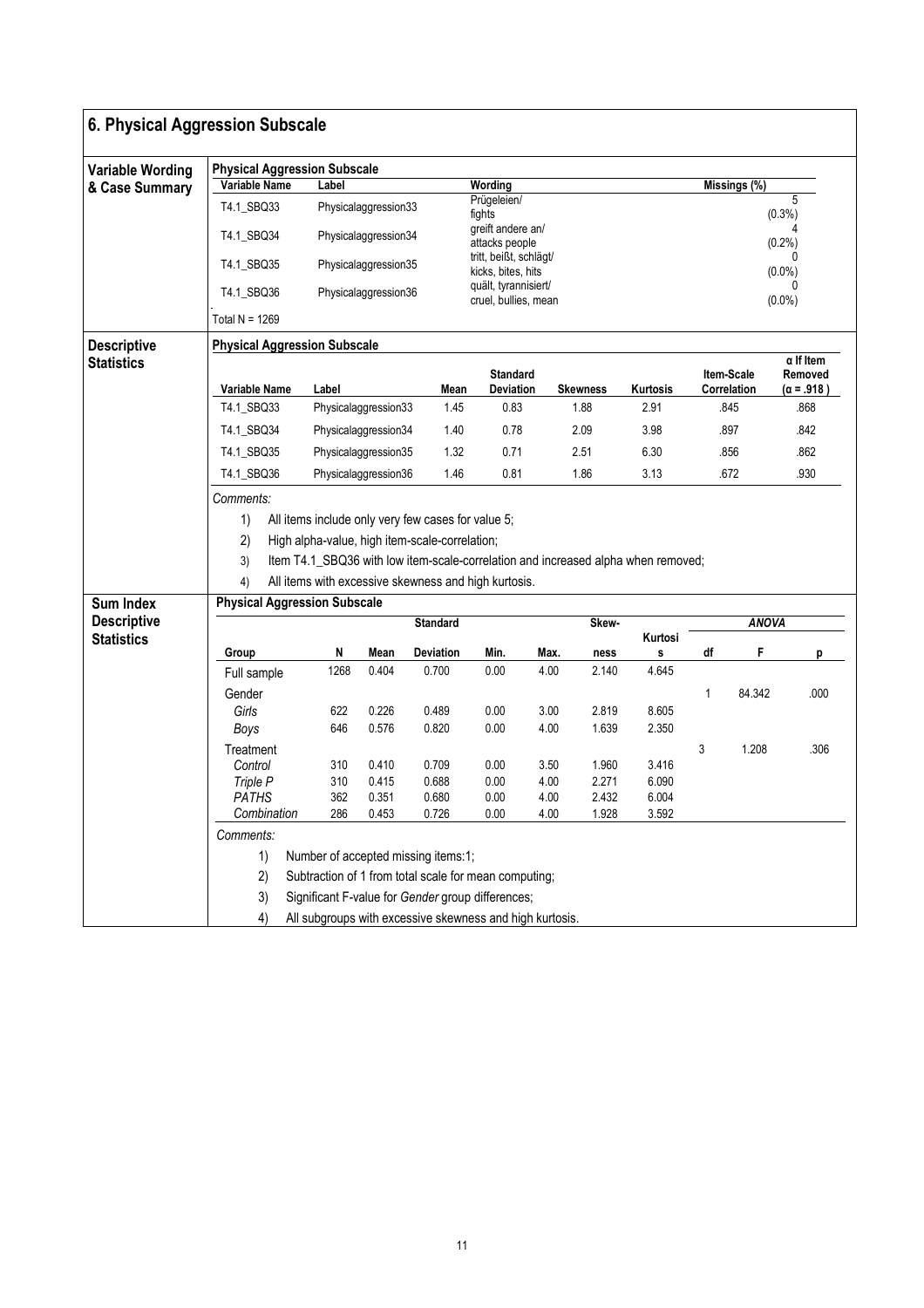| <b>Correlations with</b><br><b>Subscales &amp; DVs</b> | <b>Physical Aggression Subscale</b>                                                                          |                 |                  |              |                  |              |            |                  |                |            |
|--------------------------------------------------------|--------------------------------------------------------------------------------------------------------------|-----------------|------------------|--------------|------------------|--------------|------------|------------------|----------------|------------|
|                                                        |                                                                                                              |                 |                  |              | <b>Boys</b>      |              |            | <b>Girls</b>     |                |            |
|                                                        | Variable                                                                                                     |                 | р                | N            |                  | D            | N          |                  | D              | N          |
|                                                        | <b>Subscales</b>                                                                                             |                 |                  |              |                  |              |            |                  |                |            |
|                                                        | Teacher SBQ<br><b>Total Aggression</b><br>Prosociality                                                       | .892<br>$-327$  | $***$<br>$***$   | 1268<br>1268 | .907<br>$-310$   | ***<br>$***$ | 646<br>646 | .843<br>$-226$   | $***$<br>$***$ | 622<br>622 |
|                                                        | Parent SBQ<br>Aggression<br>Prosociality                                                                     | .261<br>$-.074$ | $***$<br>$\star$ | 1027<br>1027 | .272<br>$-0.022$ | ***<br>ns    | 539<br>539 | .180<br>$-0.046$ | $***$<br>ns    | 488<br>488 |
|                                                        | Child SBQ<br>Aggression                                                                                      | .287            | $***$            | 1101         | .287             | $***$        | 567        | .175             | $***$          | 534        |
|                                                        | Prosociality                                                                                                 | $-115$          | $***$            | 1101         | $-0.059$         | ns           | 567        | $-071$           | ns             | 534        |
|                                                        | *** $p$ < 001, ** $p$ < 01, * $p$ < 05, ns $p$ > 05                                                          |                 |                  |              |                  |              |            |                  |                |            |
|                                                        | Comments:<br>1)<br>Significant correlation with Teacher SBQ, Parent SBQ Aggression and Child SBQ Aggression. |                 |                  |              |                  |              |            |                  |                |            |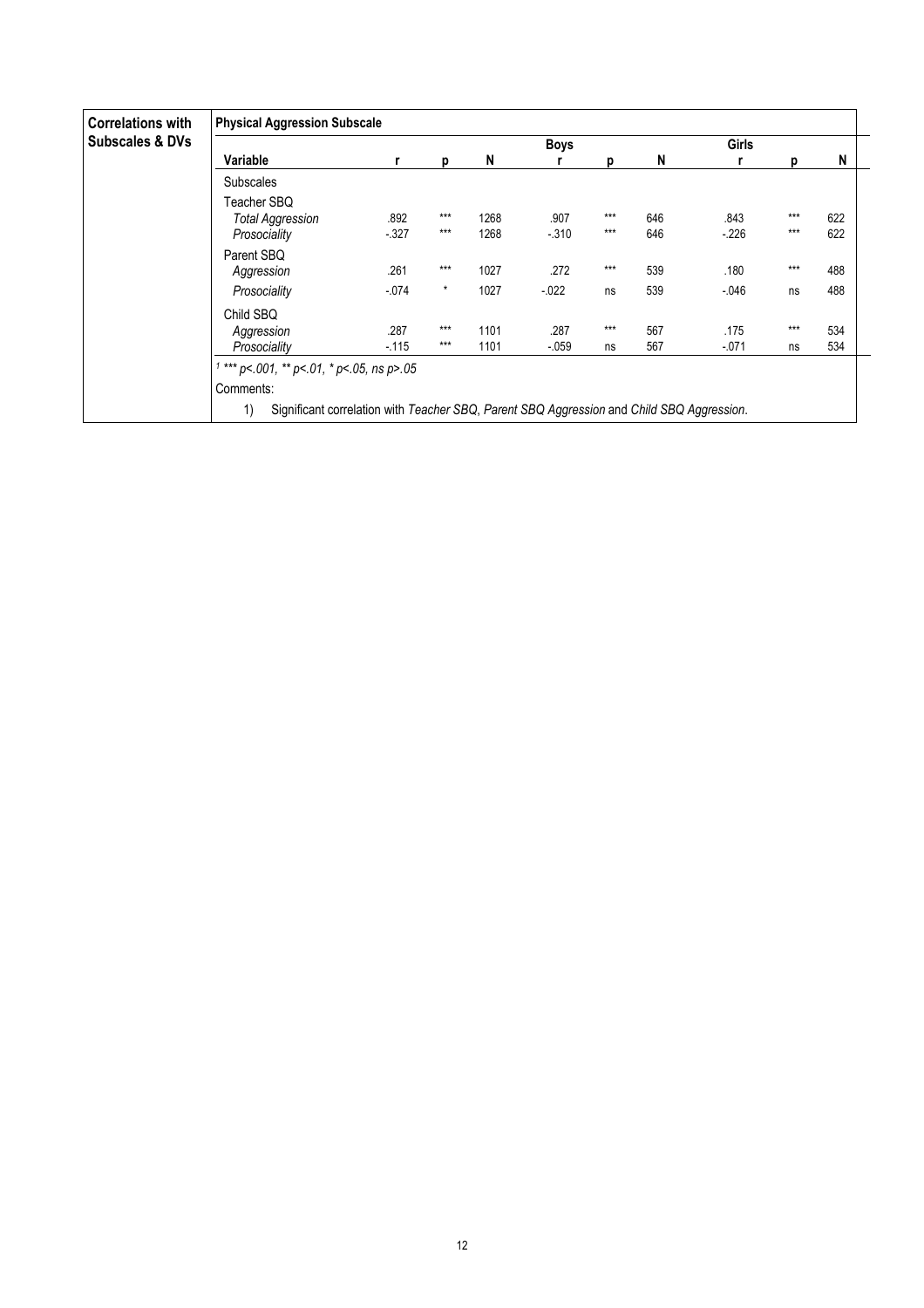| Variable Wording &                      | <b>Bullying Subscale</b>                                                                                 |            |                |                           |                                            |                                                                                     |                 |                   |             |                             |      |  |  |  |  |  |
|-----------------------------------------|----------------------------------------------------------------------------------------------------------|------------|----------------|---------------------------|--------------------------------------------|-------------------------------------------------------------------------------------|-----------------|-------------------|-------------|-----------------------------|------|--|--|--|--|--|
| <b>Case Summary</b>                     | <b>Variable Name</b>                                                                                     | Label      |                |                           | Wording                                    |                                                                                     |                 |                   |             | Missings (%)                |      |  |  |  |  |  |
|                                         | T4.1_SBQ60                                                                                               | Bully60    |                |                           |                                            | Schliesst andere Kinder systematisch aus/<br>Excludes other children systematically |                 |                   |             | (0.2%)<br>10                |      |  |  |  |  |  |
|                                         | Beleidigt und emiedrigt andere Kinder/<br>T4.1_SBQ61<br>Bully61<br>Offends and humiliates other children |            |                |                           |                                            |                                                                                     |                 |                   |             | $(0.6\%)$                   |      |  |  |  |  |  |
|                                         | Total N = $1269$                                                                                         |            |                |                           |                                            |                                                                                     |                 |                   |             |                             |      |  |  |  |  |  |
| <b>Descriptive</b>                      | <b>Bullying Subscale</b>                                                                                 |            |                |                           |                                            |                                                                                     |                 |                   |             |                             |      |  |  |  |  |  |
| <b>Statistics</b>                       |                                                                                                          |            |                |                           | <b>Standard</b>                            |                                                                                     |                 |                   | Item-Scale  | $\alpha$ If Item<br>Removed |      |  |  |  |  |  |
|                                         | <b>Variable Name</b>                                                                                     | Label      |                | Mean                      | <b>Deviation</b>                           | <b>Skewness</b>                                                                     | <b>Kurtosis</b> |                   | Correlation | $(\alpha = .828)$           |      |  |  |  |  |  |
|                                         | T4.1_SBQ60                                                                                               | Bully60    |                | 1.46                      | 0.74                                       | 1.59                                                                                | 1.94            |                   | .721        |                             |      |  |  |  |  |  |
|                                         | T4.1_SBQ61                                                                                               | Bully61    |                | 1.63                      | 0.91                                       | 1.36                                                                                | 1.11            |                   | .721        |                             |      |  |  |  |  |  |
|                                         | Comments:                                                                                                |            |                |                           |                                            |                                                                                     |                 |                   |             |                             |      |  |  |  |  |  |
|                                         | 1) Both items with excessive skewness and high kurtosis.                                                 |            |                |                           |                                            |                                                                                     |                 |                   |             |                             |      |  |  |  |  |  |
| Sum Index                               | <b>Bullying Subscale</b>                                                                                 |            |                |                           |                                            |                                                                                     |                 |                   |             |                             |      |  |  |  |  |  |
| <b>Descriptive</b><br><b>Statistics</b> |                                                                                                          |            |                | <b>Standard</b>           |                                            |                                                                                     | Skew-           |                   |             | <b>ANOVA</b>                |      |  |  |  |  |  |
|                                         | Group                                                                                                    | N<br>1257  | Mean<br>0.546  | <b>Deviation</b><br>0.766 | Min.<br>0.00                               | Max.<br>4.00                                                                        | ness<br>1.426   | Kurtosis<br>1.394 | df          | F.                          | р    |  |  |  |  |  |
|                                         | Full sample                                                                                              |            |                |                           |                                            |                                                                                     |                 |                   |             |                             |      |  |  |  |  |  |
|                                         | Gender<br>Girls                                                                                          | 615        | 0.425          | 0.667                     | 0.00                                       | 3.00                                                                                | 1.697           | 2.441             | 1           | 30.732                      | .000 |  |  |  |  |  |
|                                         | Boys                                                                                                     | 642        | 0.662          | 0.834                     | 0.00                                       | 4.00                                                                                | 1.184           | 0.634             |             |                             |      |  |  |  |  |  |
|                                         | Treatment                                                                                                |            |                |                           |                                            |                                                                                     |                 |                   | 3           | 1.291                       | .276 |  |  |  |  |  |
|                                         | Control                                                                                                  | 307        | 0.533          | 0.729                     | 0.00                                       | 3.00                                                                                | 1.223           | 0.525             |             |                             |      |  |  |  |  |  |
|                                         | Triple P<br><b>PATHS</b>                                                                                 | 307<br>359 | 0.590<br>0.489 | 0.775<br>0.750            | 0.00<br>0.00                               | 3.00<br>4.00                                                                        | 1.283<br>1.800  | 0.896<br>3.138    |             |                             |      |  |  |  |  |  |
|                                         | Combination                                                                                              | 284        | 0.586          | 0.812                     | 0.00                                       | 3.50                                                                                | 1.343           | 0.931             |             |                             |      |  |  |  |  |  |
|                                         | Comments:                                                                                                |            |                |                           |                                            |                                                                                     |                 |                   |             |                             |      |  |  |  |  |  |
|                                         | 1)<br>Significant F-value for Gender group differences;                                                  |            |                |                           |                                            |                                                                                     |                 |                   |             |                             |      |  |  |  |  |  |
|                                         | 2)<br>All subgroups with excessive skewness;                                                             |            |                |                           |                                            |                                                                                     |                 |                   |             |                             |      |  |  |  |  |  |
|                                         | 3)<br>Girls and PATHS subgroups with high kurtosis.                                                      |            |                |                           |                                            |                                                                                     |                 |                   |             |                             |      |  |  |  |  |  |
| <b>Correlations with</b>                | <b>Bullying Subscale</b>                                                                                 |            |                |                           |                                            |                                                                                     |                 |                   |             |                             |      |  |  |  |  |  |
| <b>Subscales &amp; DVs</b>              |                                                                                                          |            |                |                           |                                            | <b>Boys</b>                                                                         |                 |                   | Girls       |                             |      |  |  |  |  |  |
|                                         | Variable                                                                                                 |            | r              | P                         | N                                          | r                                                                                   | р               | N                 | r           | р                           | N    |  |  |  |  |  |
|                                         | Subscales                                                                                                |            |                |                           |                                            |                                                                                     |                 |                   |             |                             |      |  |  |  |  |  |
|                                         | Teacher SBQ<br><b>Total Aggression</b>                                                                   |            | .785           | ***                       | 1257                                       | .783                                                                                | ***             | 642               | .776        | $***$                       | 615  |  |  |  |  |  |
|                                         | Prosociality                                                                                             |            | $-340$         | ***                       | 1257                                       | $-308$                                                                              | ***             | 642               | $-320$      | $***$                       | 615  |  |  |  |  |  |
|                                         | Parent SBQ                                                                                               |            |                |                           |                                            |                                                                                     |                 |                   |             |                             |      |  |  |  |  |  |
|                                         | Aggression                                                                                               |            | .248           | ***<br>$^{\star\star}$    | 1019                                       | .276                                                                                | ***             | 537               | .172        | $***$                       | 482. |  |  |  |  |  |
|                                         | Prosociality                                                                                             |            | $-0.85$        |                           | 1019                                       | $-048$                                                                              | ns              | 537               | $-081$      | ns                          | 482  |  |  |  |  |  |
|                                         | Child SBQ<br>Aggression                                                                                  |            | $-065$         | $^\star$                  | 1091                                       | $-047$                                                                              | ns              | 564               | .144        | **                          | 527  |  |  |  |  |  |
|                                         | Prosociality                                                                                             |            | .237           | ***                       | 1091                                       | .254                                                                                | $***$           | 564               | .003        | ns                          | 527  |  |  |  |  |  |
|                                         |                                                                                                          |            |                |                           |                                            |                                                                                     |                 |                   |             |                             |      |  |  |  |  |  |
|                                         | Comments:                                                                                                |            |                |                           | $1***$ p<.001, ** p<.01, * p<.05, ns p>.05 |                                                                                     |                 |                   |             |                             |      |  |  |  |  |  |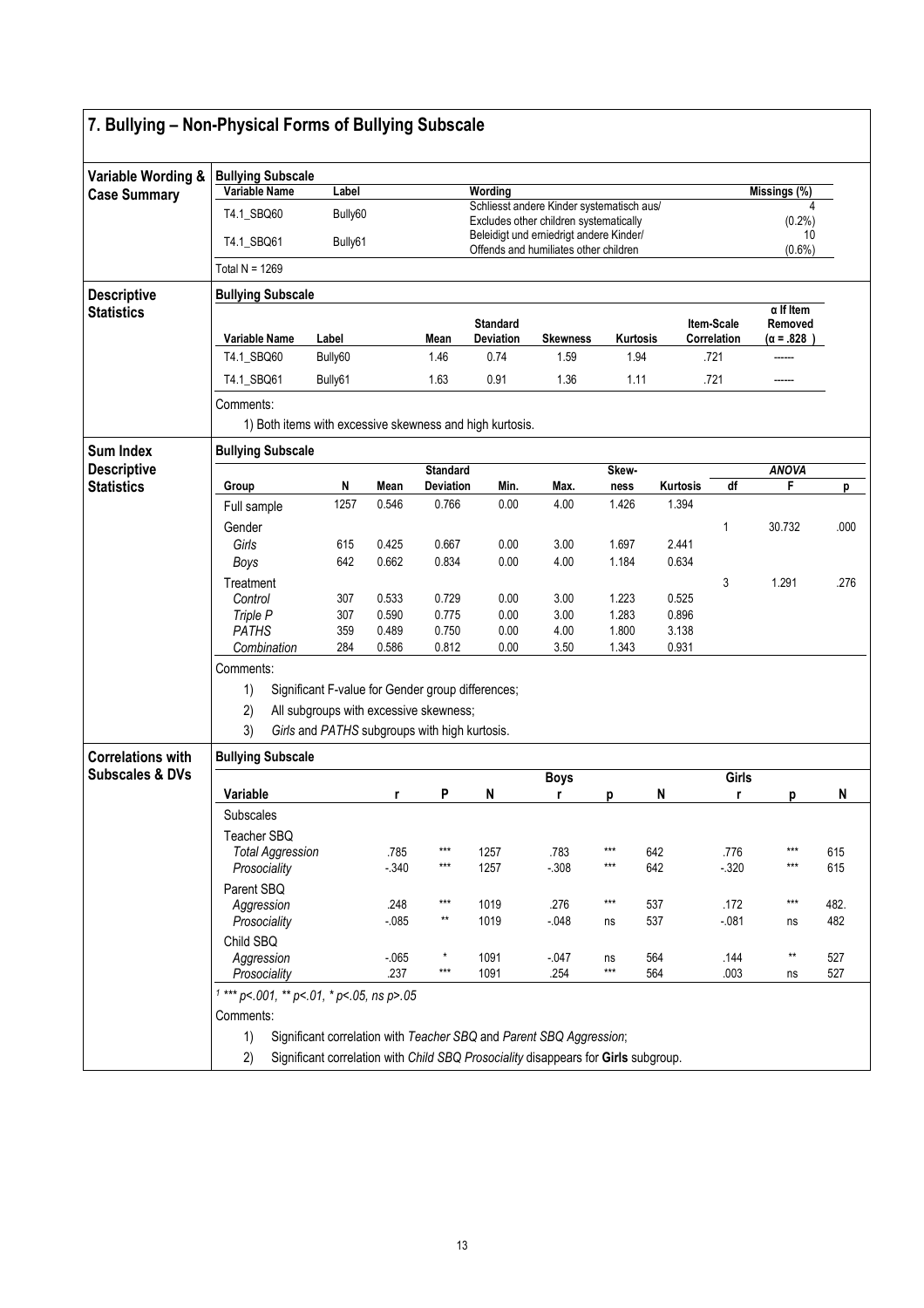| 8. Prosociality Subscale                |                                                      |            |                |                                                       |                                                       |                 |                 |                    |                                  |                                                  |                 |  |  |  |  |
|-----------------------------------------|------------------------------------------------------|------------|----------------|-------------------------------------------------------|-------------------------------------------------------|-----------------|-----------------|--------------------|----------------------------------|--------------------------------------------------|-----------------|--|--|--|--|
|                                         |                                                      |            |                |                                                       |                                                       |                 |                 |                    |                                  |                                                  |                 |  |  |  |  |
| Variable Wording &                      | <b>Prosociality Subscale</b>                         |            |                |                                                       |                                                       |                 |                 |                    |                                  |                                                  |                 |  |  |  |  |
| <b>Case Summary</b>                     | Variable Name                                        | Label      |                | Wording                                               |                                                       |                 |                 |                    |                                  |                                                  | Missings (%)    |  |  |  |  |
|                                         | T4.1 SBQ41                                           |            | Prosociality41 |                                                       | hilft bei Durcheinander/<br>helps clear up a mess     |                 |                 |                    |                                  |                                                  | 6<br>(0.4% )    |  |  |  |  |
|                                         | T4.1_SBQ42                                           |            | Prosociality42 |                                                       | Zank beenden/<br>stops a quarrel                      |                 |                 |                    |                                  |                                                  | 14<br>$(0.8\%)$ |  |  |  |  |
|                                         | T4.1_SBQ43                                           |            | Prosociality43 |                                                       | hilft verletztem Kind/<br>helps so who has been hurt  |                 |                 |                    |                                  | 28<br>$(1.7\%)$                                  |                 |  |  |  |  |
|                                         | T4.1_SBQ44                                           |            | Prosociality44 | mitspielen/                                           | invites to join a game                                |                 |                 |                    |                                  |                                                  | 25<br>(1.5%)    |  |  |  |  |
|                                         | T4.1_SBQ45                                           |            | Prosociality45 |                                                       | hilft aufzuheben/<br>helps to pick up dropped objects |                 |                 |                    |                                  |                                                  | 22<br>$(1.3\%)$ |  |  |  |  |
|                                         | T4.1_SBQ46                                           |            | Prosociality46 |                                                       | kümmert sich um Weinende/<br>comforts a crying child  |                 |                 |                    |                                  |                                                  | 27<br>(1.6%)    |  |  |  |  |
|                                         | T4.1_SBQ49                                           |            | Prosociality49 |                                                       | teilt mit anderen/<br>shares things with others       |                 |                 |                    |                                  |                                                  | 27<br>(1.6%)    |  |  |  |  |
|                                         | Total $N = 1269$                                     |            |                |                                                       |                                                       |                 |                 |                    |                                  |                                                  |                 |  |  |  |  |
| <b>Descriptive</b>                      | <b>Prosociality Subscale</b>                         |            |                |                                                       |                                                       |                 |                 |                    |                                  |                                                  |                 |  |  |  |  |
| <b>Statistics</b>                       | Variable Name                                        | Label      |                | Mean                                                  | <b>Standard</b><br><b>Deviation</b>                   | <b>Skewness</b> |                 | Kurtosis           | <b>Item-Scale</b><br>Correlation | $\alpha$ If Item<br>Removed<br>$(\alpha = .911)$ |                 |  |  |  |  |
|                                         | T4.1_SBQ41                                           |            | Prosociality41 | 2.94                                                  | 1.11                                                  | 0.02            |                 | $-0.61$            | .701                             | .902                                             |                 |  |  |  |  |
|                                         | T4.1_SBQ42                                           |            | Prosociality42 | 3.01                                                  | 1.06                                                  | $-0.05$         |                 | $-0.58$            | .770                             | .893                                             |                 |  |  |  |  |
|                                         | T4.1 SBQ43                                           |            | Prosociality43 | 3.39                                                  | 0.99                                                  | $-0.33$         |                 | $-0.27$            | .783                             | .892                                             |                 |  |  |  |  |
|                                         | T4.1_SBQ44                                           |            | Prosociality44 | 3.34                                                  | 0.88                                                  | $-0.25$         |                 | $-0.05$            | .590                             | .911                                             |                 |  |  |  |  |
|                                         | T4.1_SBQ45                                           |            | Prosociality45 | 3.07                                                  | 1.02                                                  | $-0.01$         |                 | $-0.43$            | .770                             | .893                                             |                 |  |  |  |  |
|                                         | T4.1_SBQ46                                           |            | Prosociality46 | 3.29                                                  | 0.96                                                  | $-0.15$         |                 | $-0.36$            | .806                             | .889                                             |                 |  |  |  |  |
|                                         | T4.1_SBQ49                                           |            | Prosociality49 | 3.37                                                  | 0.84                                                  | $-0.11$         |                 | $-0.15$            | .709                             | .900                                             |                 |  |  |  |  |
|                                         | Comments:                                            |            |                |                                                       |                                                       |                 |                 |                    |                                  |                                                  |                 |  |  |  |  |
|                                         | High alpha value, high item-scale-correlation;<br>1) |            |                |                                                       |                                                       |                 |                 |                    |                                  |                                                  |                 |  |  |  |  |
|                                         | 2)                                                   |            |                | Item T4.1_SBQ44 with low item-scale-correlation.      |                                                       |                 |                 |                    |                                  |                                                  |                 |  |  |  |  |
| <b>Sum Index</b>                        | <b>Prosociality Subscale</b>                         |            |                |                                                       |                                                       |                 |                 |                    |                                  |                                                  |                 |  |  |  |  |
| <b>Descriptive</b><br><b>Statistics</b> | Group                                                | N          | Mean           | <b>Standard</b><br><b>Deviation</b>                   | Min.                                                  | Max.            | Skew-<br>ness   | Kurtosis           | df                               | <b>ANOVA</b><br>F                                |                 |  |  |  |  |
|                                         | Full sample                                          | 1241       | 2.20           | 0.79                                                  | 0.00                                                  | 4.00            | 0.00            | $-0.25$            |                                  |                                                  | р               |  |  |  |  |
|                                         | Gender                                               |            |                |                                                       |                                                       |                 |                 |                    | 1                                | 131.163                                          | .000            |  |  |  |  |
|                                         | Girls                                                | 612        | 2.45           | 0.76                                                  | 0.00                                                  | 4.00            | $-0.09$         | $-0.19$            |                                  |                                                  |                 |  |  |  |  |
|                                         | Boys                                                 | 629        | 1.96           | 0.75                                                  | 0.00                                                  | 4.00            | 0.09            | $-0.13$            |                                  |                                                  |                 |  |  |  |  |
|                                         | Treatment                                            |            |                |                                                       |                                                       |                 |                 |                    | 3                                | 1.891                                            | .129            |  |  |  |  |
|                                         | Control                                              | 301        | 2.25           | 0.79                                                  | 0.00                                                  | 4.00            | $-0.21$         | 0.03               |                                  |                                                  |                 |  |  |  |  |
|                                         | Triple P<br><b>PATHS</b>                             | 293<br>362 | 2.12<br>2.24   | 0.82<br>0.80                                          | 0.00<br>0.00                                          | 4.00<br>4.00    | 0.28<br>$-0.14$ | $-0.24$<br>$-0.16$ |                                  |                                                  |                 |  |  |  |  |
|                                         | Combination                                          | 285        | 2.17           | 0.77                                                  | 0.29                                                  | 4.00            | 0.13            | $-0.41$            |                                  |                                                  |                 |  |  |  |  |
|                                         | Comments:                                            |            |                |                                                       |                                                       |                 |                 |                    |                                  |                                                  |                 |  |  |  |  |
|                                         | 1)                                                   |            |                | Number of accepted missing items: 2;                  |                                                       |                 |                 |                    |                                  |                                                  |                 |  |  |  |  |
|                                         | 2)                                                   |            |                | Subtraction of 1 from total scale for mean computing; |                                                       |                 |                 |                    |                                  |                                                  |                 |  |  |  |  |
|                                         | 3)                                                   |            |                | Significant F-value for Gender group differences.     |                                                       |                 |                 |                    |                                  |                                                  |                 |  |  |  |  |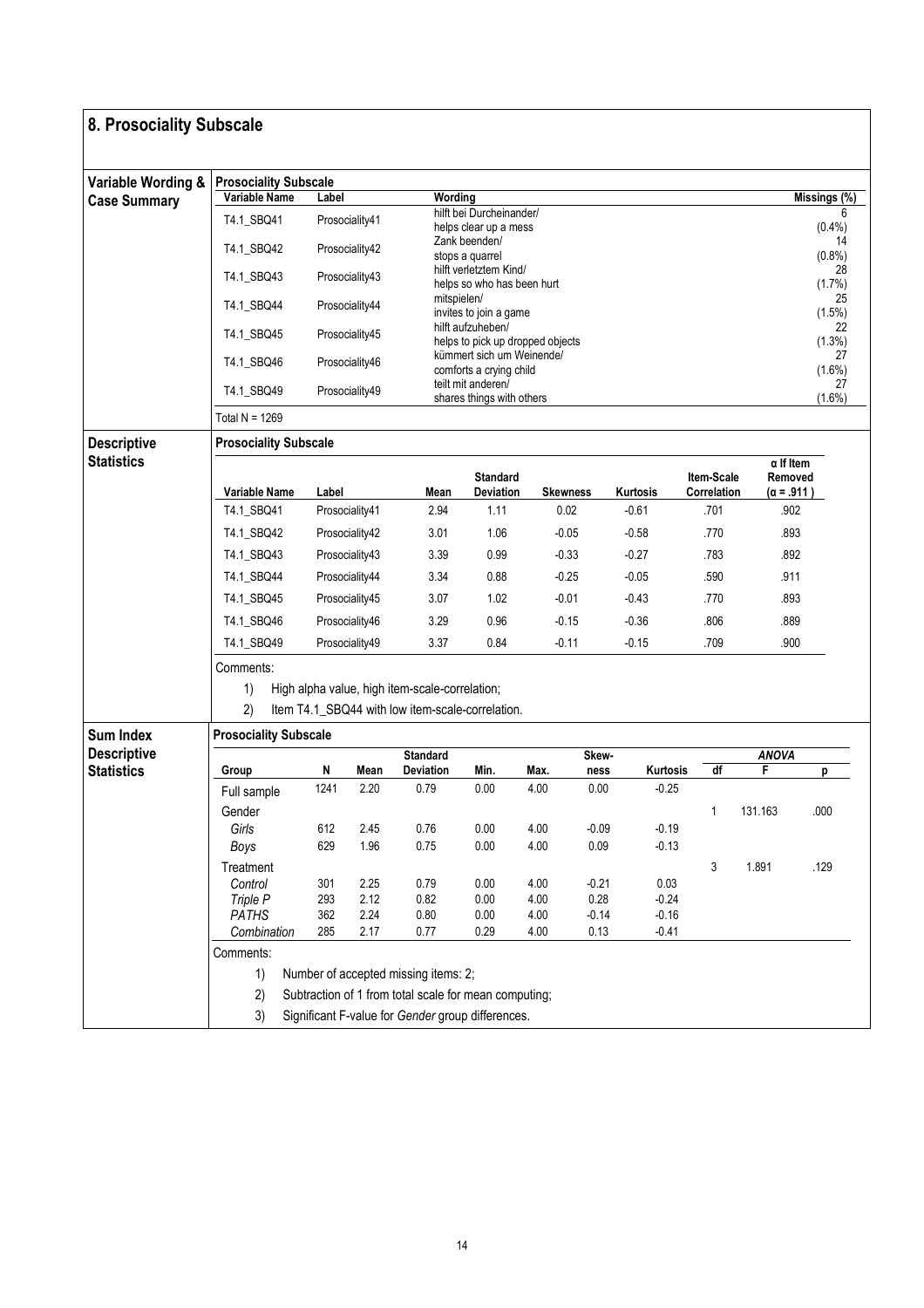| <b>Correlations with</b>   | <b>Prosociality Subscale</b>                                                                                                                                              |                |                |              |                |              |            |                  |                    |            |  |  |
|----------------------------|---------------------------------------------------------------------------------------------------------------------------------------------------------------------------|----------------|----------------|--------------|----------------|--------------|------------|------------------|--------------------|------------|--|--|
| <b>Subscales &amp; DVs</b> |                                                                                                                                                                           |                |                |              | <b>Boys</b>    |              |            | Girls            |                    |            |  |  |
|                            | Variable                                                                                                                                                                  |                | р              | N            |                | D            | N          |                  | D                  | N          |  |  |
|                            | <b>Subscales</b>                                                                                                                                                          |                |                |              |                |              |            |                  |                    |            |  |  |
|                            | Teacher SBQ<br><b>Total Aggression</b><br>Prosociality                                                                                                                    | $-359$         | $***$          | 1241         | $-328$         | ***          | 629        | $-0.306$         | ***                | 612        |  |  |
|                            | Parent SBQ<br>Aggression<br>Prosociality                                                                                                                                  | $-145$<br>.165 | $***$<br>$***$ | 1007<br>1007 | $-113$<br>.117 | *<br>$**$    | 525<br>525 | $-101$<br>.104   | $\star$<br>$\star$ | 482<br>482 |  |  |
|                            | Child SBQ<br>Aggression<br>Prosociality                                                                                                                                   | $-143$<br>.164 | $***$<br>$***$ | 1078<br>1078 | $-130$<br>.132 | $**$<br>$**$ | 552<br>552 | $-0.028$<br>.048 | ns<br>ns           | 526<br>526 |  |  |
|                            | $1***$ p<.001, ** p<.01, * p<.05, ns p>.05<br>Comments:                                                                                                                   |                |                |              |                |              |            |                  |                    |            |  |  |
|                            | Significant correlation with Teacher SBQ and Parent SBQ;<br>1)<br>2)<br>Significant correlations with Child SBQ Aggression and Prosociality disappear for Girls subgroup. |                |                |              |                |              |            |                  |                    |            |  |  |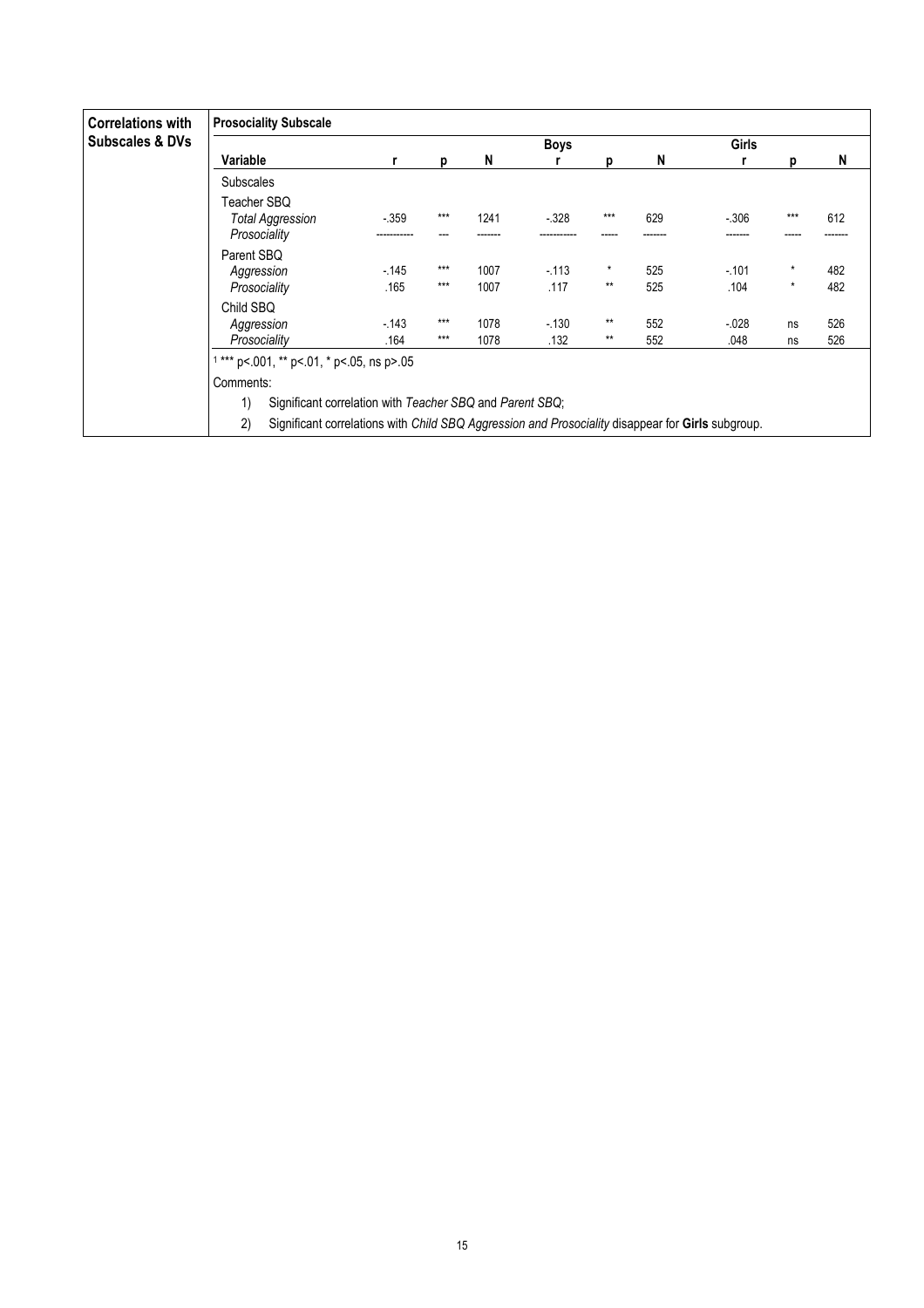| 9. Pro-active Aggression Subscale |                                            |                                                         |                |                    |                                                                   |                  |                        |                                                                                                 |                           |              |                                                  |            |
|-----------------------------------|--------------------------------------------|---------------------------------------------------------|----------------|--------------------|-------------------------------------------------------------------|------------------|------------------------|-------------------------------------------------------------------------------------------------|---------------------------|--------------|--------------------------------------------------|------------|
| <b>Variable Wording</b>           | <b>Pro-active Aggression Subscale</b>      |                                                         |                |                    |                                                                   |                  |                        |                                                                                                 |                           |              |                                                  |            |
| & Case Summary                    | Variable<br>Name                           | Label                                                   |                | Wording            |                                                                   |                  | <b>Missings</b><br>(%) |                                                                                                 |                           |              |                                                  |            |
|                                   | T4.1_SBQ37                                 | Proactiveaggression37                                   |                | bedroht/           | threatens people                                                  |                  |                        | 14<br>(0.8%                                                                                     |                           |              |                                                  |            |
|                                   | T4.1_SBQ50                                 | Proactiveaggression50                                   |                |                    | veranlasst zu plagen/<br>encourages to pick on a particular child |                  |                        |                                                                                                 | 14<br>(0.8%               |              |                                                  |            |
|                                   | T4.1_SBQ51                                 | Proactiveaggression51                                   |                |                    | versucht zu beherrschen/<br>tries to dominate                     |                  |                        |                                                                                                 |                           |              |                                                  |            |
|                                   | T4.1_SBQ52                                 | Proactiveaggression52                                   |                |                    | schüchtert ein/<br>scares other children                          |                  |                        |                                                                                                 |                           |              |                                                  |            |
|                                   | Total N = $1269$                           |                                                         |                |                    |                                                                   |                  |                        |                                                                                                 |                           |              |                                                  |            |
| <b>Descriptive</b>                | <b>Pro-active Aggression Subscale</b>      |                                                         |                |                    |                                                                   |                  |                        |                                                                                                 |                           |              |                                                  |            |
| <b>Statistics</b>                 | Variable<br>Name                           | Label                                                   |                | Mean               | <b>Standard</b><br>Deviation                                      |                  | <b>Skewness</b>        | Kurtosis                                                                                        | Item-Scale<br>Correlation |              | $\alpha$ If Item<br>Removed<br>$(\alpha = .889)$ |            |
|                                   | T4.1_SBQ37                                 | Proactiveaggression37                                   |                | 1.31               | 0.68                                                              |                  | 2.36                   | 5.32                                                                                            | .682                      |              | .885                                             |            |
|                                   | T4.1_SBQ50                                 | Proactiveaggression50                                   |                | 1.51               | 0.82                                                              |                  | 1.72                   | 2.70                                                                                            | .783                      |              | .846                                             |            |
|                                   | T4.1 SBQ51                                 | Proactiveaggression51                                   |                | 1.57               | 0.91                                                              |                  | 1.64                   | 2.15                                                                                            | .782                      |              | .852                                             |            |
|                                   | T4.1_SBQ52                                 | Proactiveaggression52                                   |                | 1.32               | 0.71                                                              |                  | 2.57                   | 6.92                                                                                            | .811                      |              | .840                                             |            |
|                                   | Comments:                                  |                                                         |                |                    |                                                                   |                  |                        |                                                                                                 |                           |              |                                                  |            |
|                                   | 1)                                         | All items with excessive skewness and kurtosis.         |                |                    |                                                                   |                  |                        |                                                                                                 |                           |              |                                                  |            |
| <b>Sum Index</b>                  | <b>Pro-active Aggression Subscale</b>      |                                                         |                |                    |                                                                   |                  |                        |                                                                                                 |                           |              |                                                  |            |
| <b>Descriptive</b>                |                                            |                                                         |                | <b>Standard</b>    |                                                                   |                  | Skew-                  |                                                                                                 |                           | <b>ANOVA</b> |                                                  |            |
| <b>Statistics</b>                 | Group                                      | N<br>1261                                               | Mean<br>0.428  | Deviation<br>0.683 | Min.<br>0.00                                                      | Max.<br>3.50     | ness<br>1.922          | Kurtosis<br>3.398                                                                               | df                        | F            |                                                  | P          |
|                                   | Full sample                                |                                                         |                |                    |                                                                   |                  |                        |                                                                                                 |                           |              |                                                  |            |
|                                   | Gender<br>Girls                            | 620                                                     | 0.342          | 0.590              | 0.00                                                              | 3.00             | 2.211                  | 5.025                                                                                           | 1                         | 19.762       |                                                  | .000       |
|                                   | Boys                                       | 641                                                     | 0.511          | 0.754              | 0.00                                                              | 3.50             | 1.667                  | 2.227                                                                                           |                           |              |                                                  |            |
|                                   | Treatment                                  |                                                         |                |                    |                                                                   |                  |                        |                                                                                                 | 3                         | .908         |                                                  | .436       |
|                                   | Control                                    | 308                                                     | 0.399          | 0.638              | 0.00                                                              | 3.00             | 1.776                  | 2.635                                                                                           |                           |              |                                                  |            |
|                                   | Triple P                                   | 307                                                     | 0.472          | 0.697              | 0.00                                                              | 3.50             | 1.757                  | 2.680                                                                                           |                           |              |                                                  |            |
|                                   | <b>PATHS</b><br>Combination                | 361<br>285                                              | 0.400<br>0.448 | 0.682<br>0.716     | 0.00<br>0.00                                                      | 3.50<br>3.50     | 2.147<br>1.951         | 4.471<br>3.540                                                                                  |                           |              |                                                  |            |
|                                   | Comments:                                  |                                                         |                |                    |                                                                   |                  |                        |                                                                                                 |                           |              |                                                  |            |
|                                   | 1)                                         | Significant F-value for Gender group differences;       |                |                    |                                                                   |                  |                        |                                                                                                 |                           |              |                                                  |            |
|                                   | 2)                                         | Excessive skewness and high kurtosis for all subgroups. |                |                    |                                                                   |                  |                        |                                                                                                 |                           |              |                                                  |            |
| <b>Correlations with</b>          | <b>Pro-active Aggression Subscale</b>      |                                                         |                |                    |                                                                   |                  |                        |                                                                                                 |                           |              |                                                  |            |
| <b>Subscales &amp; DVs</b>        |                                            |                                                         |                |                    |                                                                   | <b>Boys</b>      |                        |                                                                                                 |                           | Girls        |                                                  |            |
|                                   | Variable                                   |                                                         | r              | P                  | N                                                                 | r                | р                      | N                                                                                               |                           | r            | p                                                | N          |
|                                   | <b>Subscales</b>                           |                                                         |                |                    |                                                                   |                  |                        |                                                                                                 |                           |              |                                                  |            |
|                                   | Teacher SBQ                                |                                                         |                |                    |                                                                   |                  |                        |                                                                                                 |                           |              |                                                  |            |
|                                   | <b>Total Aggression</b>                    |                                                         | .883           | $***$              | 1261                                                              | .891             | $***$                  | 641                                                                                             |                           | .873         | ***                                              | 620        |
|                                   | Prosociality                               |                                                         | $-310$         | $***$              | 1261                                                              | $-0.300$         | $***$                  | 641                                                                                             | $-277$                    |              | $***$                                            | 620        |
|                                   | Parent SBQ                                 |                                                         |                | $***$              |                                                                   |                  | $***$                  |                                                                                                 |                           |              | ***                                              |            |
|                                   | Aggression<br>Prosociality                 |                                                         | .246<br>$-046$ | ns                 | 1021<br>1021                                                      | .258<br>$-0.027$ | ns                     | 535<br>535                                                                                      | $-0.028$                  | .205         | ns                                               | 486<br>486 |
|                                   | Child SBQ                                  |                                                         |                |                    |                                                                   |                  |                        |                                                                                                 |                           |              |                                                  |            |
|                                   | Aggression                                 |                                                         | .227           | $***$              | 1095                                                              | .240             | $***$                  | 563                                                                                             |                           | .158         | ***                                              | 532        |
|                                   | Prosociality                               |                                                         | $-068$         | $^{\star}$         | 1095                                                              | $-0.058$         | ns                     | 563                                                                                             | $-0.08$                   |              | ns                                               | 532        |
|                                   | $1***$ p<.001, ** p<.01, * p<.05, ns p>.05 |                                                         |                |                    |                                                                   |                  |                        |                                                                                                 |                           |              |                                                  |            |
|                                   | Comments:                                  |                                                         |                |                    |                                                                   |                  |                        |                                                                                                 |                           |              |                                                  |            |
|                                   | 1)                                         |                                                         |                |                    |                                                                   |                  |                        | Significant correlations with Teacher SBQ, with Parent SBQ Aggression and Child SBQ Aggression. |                           |              |                                                  |            |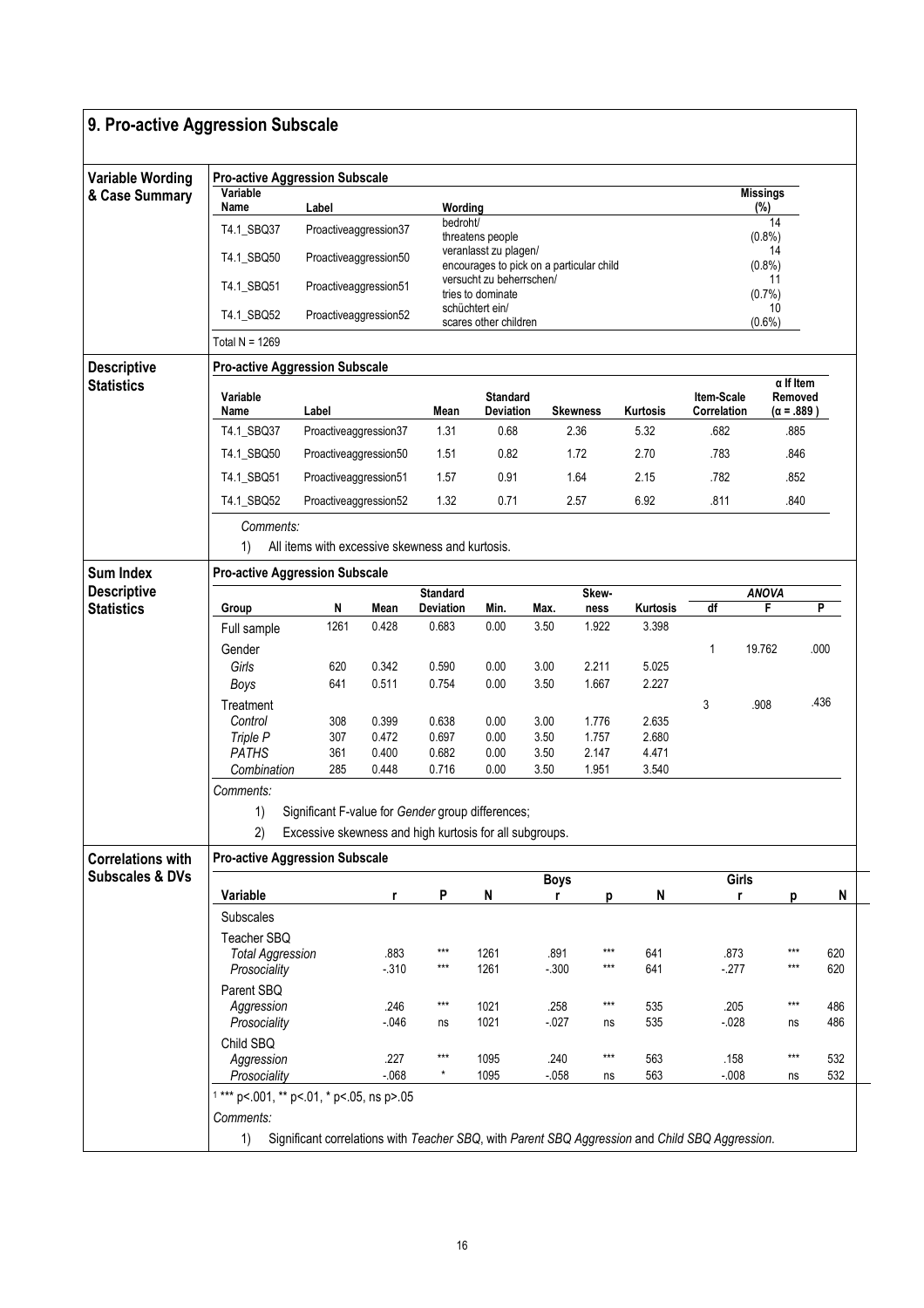| 10. Reactive Aggression Subscale |                                            |                                              |                      |                  |                                                                                           |                 |                |                 |             |              |                             |      |  |  |
|----------------------------------|--------------------------------------------|----------------------------------------------|----------------------|------------------|-------------------------------------------------------------------------------------------|-----------------|----------------|-----------------|-------------|--------------|-----------------------------|------|--|--|
| Variable Wording &               | <b>Reactive Aggression Subscale</b>        |                                              |                      |                  |                                                                                           |                 |                |                 |             |              | <b>Missings</b>             |      |  |  |
| <b>Case Summary</b>              | Variable Name                              | Label                                        |                      |                  | Wording                                                                                   |                 |                |                 |             |              | (%)                         |      |  |  |
|                                  | T4.1_SBQ53                                 |                                              | Reactiveaggression53 |                  | aggressiv wenn geneckt/<br>aggressive manner when teased                                  |                 |                |                 |             |              | $(0.4\%)$                   | 6    |  |  |
|                                  | T4.1_SBQ54                                 |                                              | Reactiveaggression54 |                  | aggressiv wenn weggenommen/<br>aggressive manner when something is taken                  |                 |                |                 |             |              | (0.4% )                     | 7    |  |  |
|                                  | T4.1_SBQ55                                 |                                              | Reactiveaggression55 |                  | aggressiv wenn widersprochen/<br>aggressive when contradicted                             |                 | 6<br>$(0.4\%)$ |                 |             |              |                             |      |  |  |
|                                  | Total $N = 1269$                           |                                              |                      |                  |                                                                                           |                 |                |                 |             |              |                             |      |  |  |
| <b>Descriptive</b>               | <b>Reactive Aggression Subscale</b>        |                                              |                      |                  |                                                                                           |                 |                |                 |             |              |                             |      |  |  |
| <b>Statistics</b>                | Variable                                   |                                              |                      |                  | <b>Standard</b>                                                                           |                 |                |                 | Item-Scale  |              | $\alpha$ If Item<br>Removed |      |  |  |
|                                  | Name                                       | Label                                        |                      | Mean             | Deviation                                                                                 | <b>Skewness</b> |                | Kurtosis        | Correlation |              | $(\alpha = .935)$           |      |  |  |
|                                  | T4.1_SBQ53                                 | Reactiveaggression53                         |                      | 1.95             | 1.13                                                                                      | 0.96            |                | $-0.06$         | .872        |              | .903                        |      |  |  |
|                                  | T4.1_SBQ54                                 | Reactiveaggression54                         |                      | 1.94             | 1.10                                                                                      | 0.97            |                | 0.02            | .882        |              | .894                        |      |  |  |
|                                  | T4.1_SBQ55                                 | Reactiveaggression55                         |                      | 1.68             | 0.96                                                                                      | 1.44            |                | 1.49            | .857        |              | .918                        |      |  |  |
|                                  | Comments:                                  |                                              |                      |                  |                                                                                           |                 |                |                 |             |              |                             |      |  |  |
|                                  | 1)                                         | High alpha-value and item-scale-correlation; |                      |                  |                                                                                           |                 |                |                 |             |              |                             |      |  |  |
| <b>Sum Index</b>                 | <b>Reactive Aggression Subscale</b>        |                                              |                      |                  |                                                                                           |                 |                |                 |             |              |                             |      |  |  |
| <b>Descriptive</b>               |                                            |                                              |                      | <b>Standard</b>  |                                                                                           |                 | Skew-          |                 |             | <b>ANOVA</b> |                             |      |  |  |
| <b>Statistics</b>                | Group                                      | N                                            | Mean                 | <b>Deviation</b> | Min.                                                                                      | Max.            | ness           | Kurtosis        | df          | F            |                             | p    |  |  |
|                                  | Full sample                                | 1263                                         | 0.86                 | 1.00             | 0.00                                                                                      | 4.00            | 1.10           | 0.45            |             |              |                             |      |  |  |
|                                  | Gender                                     |                                              |                      |                  |                                                                                           |                 |                |                 | 1           | 50.681       |                             | .000 |  |  |
|                                  | Girls                                      | 621                                          | 0.66                 | 0.86             | 0.00                                                                                      | 4.00            | 1.40           | 1.67            |             |              |                             |      |  |  |
|                                  | Boys                                       | 642                                          | 1.05                 | 1.09             | 0.00                                                                                      | 4.00            | 0.82           | $-0.30$         |             |              |                             |      |  |  |
|                                  | Treatment                                  |                                              |                      |                  |                                                                                           |                 |                |                 | 3           | 1.555        |                             | .199 |  |  |
|                                  | Control                                    | 308                                          | 0.86                 | 0.98             | 0.00                                                                                      | 4.00            | 0.95           | $-0.01$         |             |              |                             |      |  |  |
|                                  | Triple P<br><b>PATHS</b>                   | 308<br>362                                   | 0.88<br>0.77         | 1.00<br>0.97     | 0.00<br>0.00                                                                              | 4.00<br>4.00    | 0.95<br>1.37   | $-0.01$<br>1.29 |             |              |                             |      |  |  |
|                                  | Combination                                | 285                                          | 0.94                 | 1.07             | 0.00                                                                                      | 4.00            | 1.09           | 0.48            |             |              |                             |      |  |  |
|                                  | Comments:                                  |                                              |                      |                  |                                                                                           |                 |                |                 |             |              |                             |      |  |  |
|                                  | 1)                                         | Number of accepted missing items: 1;         |                      |                  |                                                                                           |                 |                |                 |             |              |                             |      |  |  |
|                                  | 2)                                         |                                              |                      |                  | Subtraction of 1 from total scale for mean computing;                                     |                 |                |                 |             |              |                             |      |  |  |
|                                  | 3)                                         |                                              |                      |                  | Significant F-value for Gender group differences.                                         |                 |                |                 |             |              |                             |      |  |  |
| <b>Correlations with</b>         | <b>Reactive Aggression Subscale</b>        |                                              |                      |                  |                                                                                           |                 |                |                 |             |              |                             |      |  |  |
| <b>Subscales &amp; DVs</b>       |                                            |                                              |                      |                  |                                                                                           | <b>Boys</b>     |                |                 |             | Girls        |                             |      |  |  |
|                                  | Variable                                   |                                              | r                    | р                | N                                                                                         | r               | р              | N               |             | r            | p                           | N    |  |  |
|                                  | Subscales                                  |                                              |                      |                  |                                                                                           |                 |                |                 |             |              |                             |      |  |  |
|                                  | Teacher SBQ                                |                                              |                      |                  |                                                                                           |                 |                |                 |             |              |                             |      |  |  |
|                                  | <b>Total Aggression</b>                    |                                              | .881                 | $***$<br>$***$   | 1263                                                                                      | .885            | ***<br>$***$   | 642             |             | .865         | ***<br>***                  | 621  |  |  |
|                                  | Prosociality                               |                                              | $-323$               |                  | 1263                                                                                      | $-284$          |                | 642             |             | $-282$       |                             | 621  |  |  |
|                                  | Parent SBQ<br>Aggression                   |                                              | .206                 | $***$            | 1023                                                                                      | .235            | $***$          | 536             |             | .110         | $^{\star}$                  | 487  |  |  |
|                                  | Prosociality                               |                                              | $-067$               | $^\star$         | 1023                                                                                      | $-0.046$        | ns             | 536             |             | $-014$       | ns                          | 487  |  |  |
|                                  | Child SBQ                                  |                                              |                      |                  |                                                                                           |                 |                |                 |             |              |                             |      |  |  |
|                                  | Aggression                                 |                                              | .205                 | $***$            | 1097                                                                                      | .219            | $***$          | 564             |             | .097         | $\star$                     | 533  |  |  |
|                                  | Prosociality                               |                                              | $-068$               | $^\star$         | 1097                                                                                      | $-041$          | ns             | 564             |             | .001         | ns                          | 533  |  |  |
|                                  | $1***$ p<.001, ** p<.01, * p<.05, ns p>.05 |                                              |                      |                  |                                                                                           |                 |                |                 |             |              |                             |      |  |  |
|                                  | Comments:                                  |                                              |                      |                  |                                                                                           |                 |                |                 |             |              |                             |      |  |  |
|                                  | 1.                                         |                                              |                      |                  | Significant correlation with Teacher SBQ, Parent SBQ Aggression and Child SBQ Aggression. |                 |                |                 |             |              |                             |      |  |  |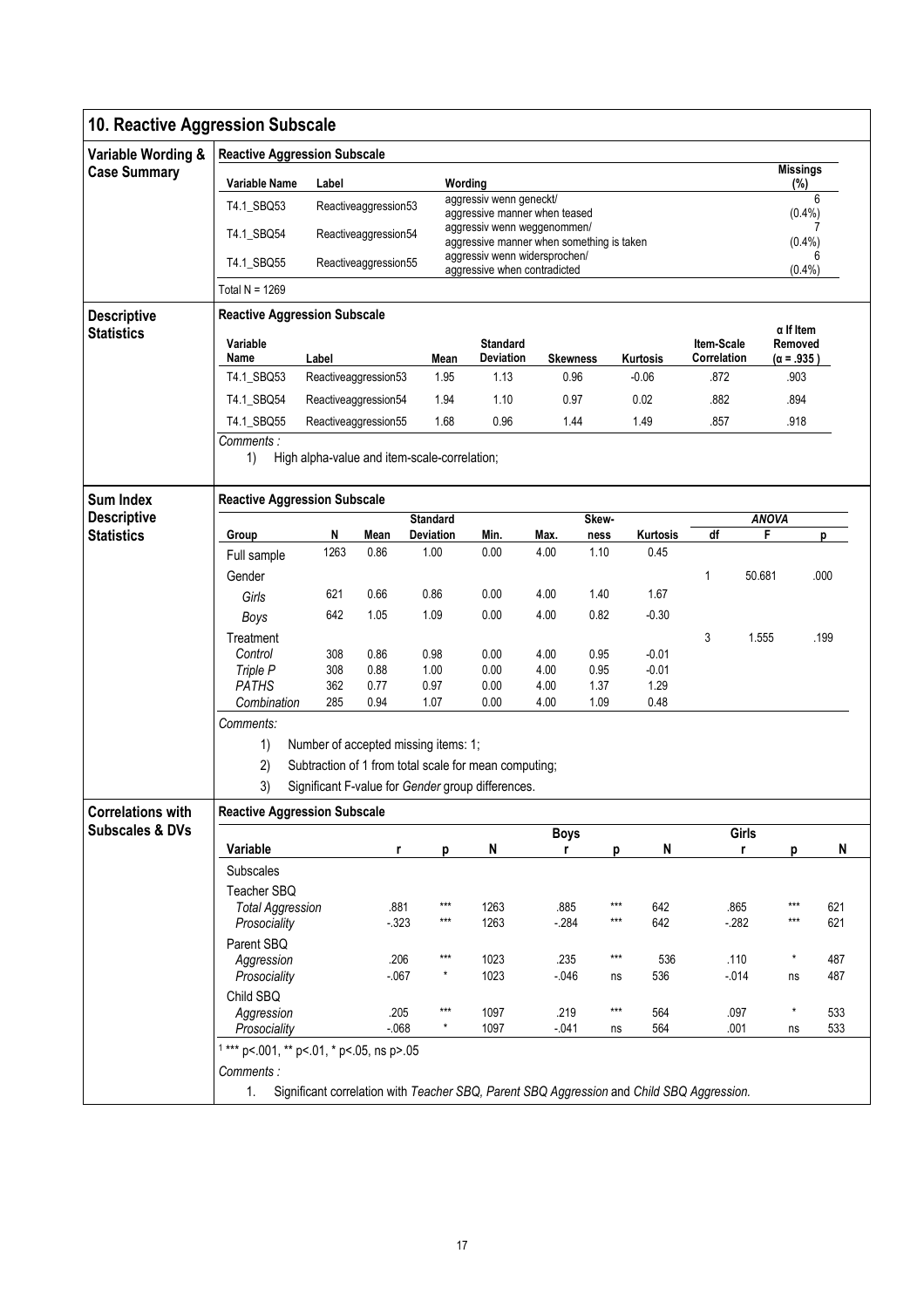| Variable Wording &<br><b>Case Summary</b> |                  |                       |                                                                          |                                                          |                                          |          |                           | <b>Missings</b>        |  |  |
|-------------------------------------------|------------------|-----------------------|--------------------------------------------------------------------------|----------------------------------------------------------|------------------------------------------|----------|---------------------------|------------------------|--|--|
|                                           | Variable Name    | Label                 |                                                                          | Wording<br>Prügeleien/                                   |                                          |          |                           | (%)<br>5               |  |  |
|                                           | T4.1_SBQ33       | Physicalaggression33  | fights                                                                   |                                                          |                                          |          |                           | $(0.3\%)$              |  |  |
|                                           | T4.1 SBQ34       | Physicalaggression34  |                                                                          | greift andere an/<br>attacks people                      |                                          |          |                           | $(0.2\%)$              |  |  |
|                                           | T4.1_SBQ35       | Physicalaggression35  |                                                                          | tritt, beißt, schlägt/<br>kicks, bites, hits             |                                          |          |                           | $(0.0\%)$              |  |  |
|                                           | T4.1_SBQ36       | Physicalaggression36  |                                                                          | quält, tyrannisiert/<br>cruel, mean                      |                                          |          |                           | 0<br>$(0.0\%)$         |  |  |
|                                           | T4.1_SBQ37       | Proactiveaggression37 |                                                                          | bedroht/<br>threatens people                             |                                          |          |                           | $(0.1\%)$              |  |  |
|                                           | T4.1_SBQ50       | Proactiveaggression50 |                                                                          | veranlasst zu plagen/                                    | encourages to pick on a particular child |          |                           | 14<br>$(0.8\%)$        |  |  |
|                                           | T4.1_SBQ51       | Proactiveaggression51 |                                                                          | versucht zu beherrschen/<br>tries to dominate            |                                          |          |                           | 11<br>(0.7%)           |  |  |
|                                           | T4.1_SBQ52       | Proactiveaggression52 |                                                                          | schüchtert ein/<br>scares other children                 |                                          |          |                           | 10<br>$(0.6\%)$        |  |  |
|                                           | T4.1_SBQ53       | Reactiveaggression53  |                                                                          | aggressiv wenn geneckt/<br>aggressive manner when teased |                                          |          |                           |                        |  |  |
|                                           | T4.1_SBQ54       | Reactiveaggression54  | aggressiv wenn weggenommen/<br>aggressive manner when something is taken | $(0.4\%)$<br>$(0.4\%)$                                   |                                          |          |                           |                        |  |  |
|                                           | T4.1_SBQ55       | Reactiveaggression55  | aggressiv wenn widersprochen/<br>aggressive when contradicted            | $(0.4\%)$                                                |                                          |          |                           |                        |  |  |
|                                           | Total N = 1269   |                       |                                                                          |                                                          |                                          |          |                           |                        |  |  |
| <b>Descriptive</b>                        |                  |                       |                                                                          |                                                          |                                          |          |                           | $\alpha$ If Item       |  |  |
|                                           | Variable<br>Name | Label                 | Mean                                                                     | <b>Standard</b><br><b>Deviation</b>                      | <b>Skewness</b>                          | Kurtosis | Item-Scale<br>Correlation | Removed<br>(α = .939 ) |  |  |
|                                           | T4.1_SBQ33       | Physicalaggression33  | 1.45                                                                     | 0.83                                                     | 1.88                                     | 2.91     | .754                      | .932                   |  |  |
|                                           | T4.1_SBQ34       | Physicalaggression34  | 1.40                                                                     | 0.78                                                     | 2.09                                     | 3.98     | .791                      | .931                   |  |  |
|                                           | T4.1_SBQ35       | Physicalaggression35  | 1.32                                                                     | 0.71                                                     | 2.51                                     | 6.30     | .744                      | .933                   |  |  |
|                                           | T4.1_SBQ36       | Physicalaggression36  | 1.46                                                                     | 0.81                                                     | 1.86                                     | 3.13     | .732                      | .933                   |  |  |
|                                           | T4.1_SBQ37       | Proactiveaggression37 | 1.31                                                                     | 0.68                                                     | 2.36                                     | 5.32     | .766                      | .933                   |  |  |
|                                           | T4.1_SBQ50       | Proactiveaggression50 | 1.51                                                                     | 0.82                                                     | 1.72                                     | 2.70     | .687                      | .935                   |  |  |
|                                           | T4.1_SBQ51       | Proactiveaggression51 | 1.57                                                                     | 0.91                                                     | 1.64                                     | 2.15     | .698                      | .935                   |  |  |
|                                           | T4.1_SBQ52       | Proactiveaggression52 | 1.32                                                                     | 0.71                                                     | 2.57                                     | 6.92     | .734                      | .934                   |  |  |
|                                           | T4.1_SBQ53       | Reactiveaggression53  | 1.95                                                                     | 1.13                                                     | 0.96                                     | $-0.06$  | .781                      | .932                   |  |  |
|                                           |                  |                       | 1.68                                                                     | 0.96                                                     | 1.44                                     | 1.49     | .793                      | .931                   |  |  |
|                                           | T4.1_SBQ54       | Reactiveaggression54  |                                                                          |                                                          |                                          |          |                           |                        |  |  |